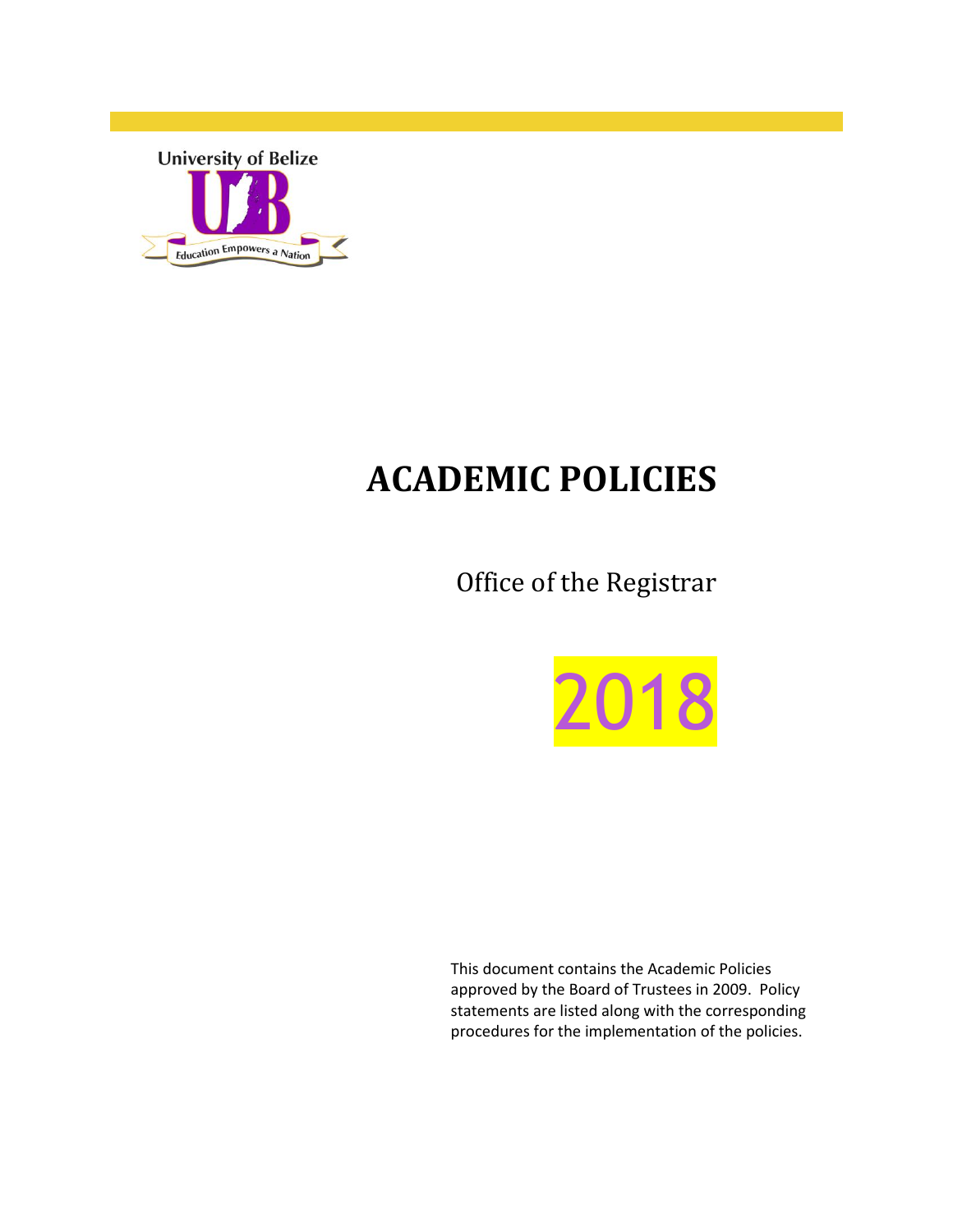| A                                                      | <b>Grade Point Average</b>                   |
|--------------------------------------------------------|----------------------------------------------|
| Absence from Final Exam (Moved to Deferred<br>Exam)    | <b>Grade Report</b>                          |
| <b>Academic Advising</b>                               | <b>Grading System - UB</b>                   |
| <b>Academic Honesty</b>                                | <b>Graduation Application for Completion</b> |
| <b>Academic Load</b>                                   | <b>Graduation Honors</b>                     |
| <b>Academic Overload</b>                               | <b>Graduation Exercises Attendance</b>       |
| <b>Academic Probation</b>                              | <b>Graduation Requirements</b>               |
| <b>Adding Course</b>                                   |                                              |
| <b>Admission</b>                                       | Incomplete                                   |
| <b>Assessment Policy</b>                               | <b>Independent Study Courses</b>             |
| <b>Attendance</b>                                      |                                              |
| <b>Audit</b>                                           | Letters                                      |
| <b>Audit Switch</b>                                    | $\mathbf 0$                                  |
| С                                                      | <b>Off Sequence Course</b>                   |
| <b>Classes outside of UB</b>                           | P                                            |
| Challenge                                              | <b>Prerequisites</b>                         |
| <b>Conferral of Certificates, Diplomas, or Degrees</b> | <b>Program Change</b>                        |
| <b>Course Cancellation</b>                             | <b>Program Intake Suspension</b>             |
| <b>Credit Definition</b>                               | R                                            |
| <b>Credits</b>                                         | <b>Record Keeping</b>                        |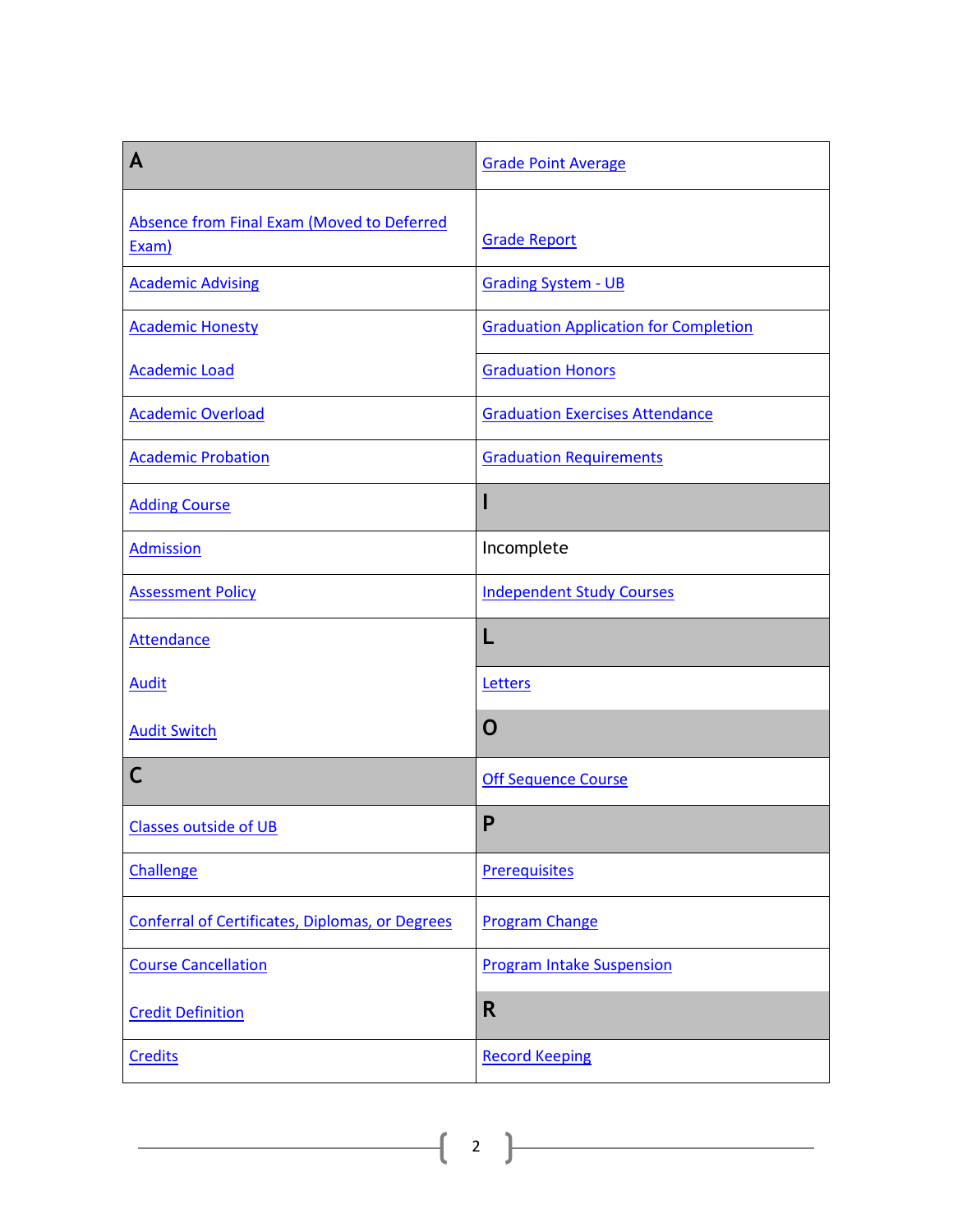| Credits (classes outside UB)  | <b>Registering on Time</b>                      |
|-------------------------------|-------------------------------------------------|
| <b>Credits Transfer</b>       | Registration                                    |
| D                             | <b>Repeating A Course</b>                       |
| <b>Deans Honor List</b>       | <b>Residency Requirements</b>                   |
| <b>Deferred Final Exam</b>    | Resignation                                     |
| <b>Developmental Studies</b>  | $\mathsf{S}$                                    |
| F                             | <b>Semester Off</b>                             |
| <b>Field Trip (Academic)</b>  | T                                               |
| <b>Financial Obligation</b>   | <b>Transcripts</b>                              |
| G                             | <b>Transient Student Policy Proposed change</b> |
| <b>Good Academic Standing</b> | W                                               |
| <b>Grade Appeal</b>           | <b>Withdrawal</b>                               |
| Grade - Final                 |                                                 |
|                               |                                                 |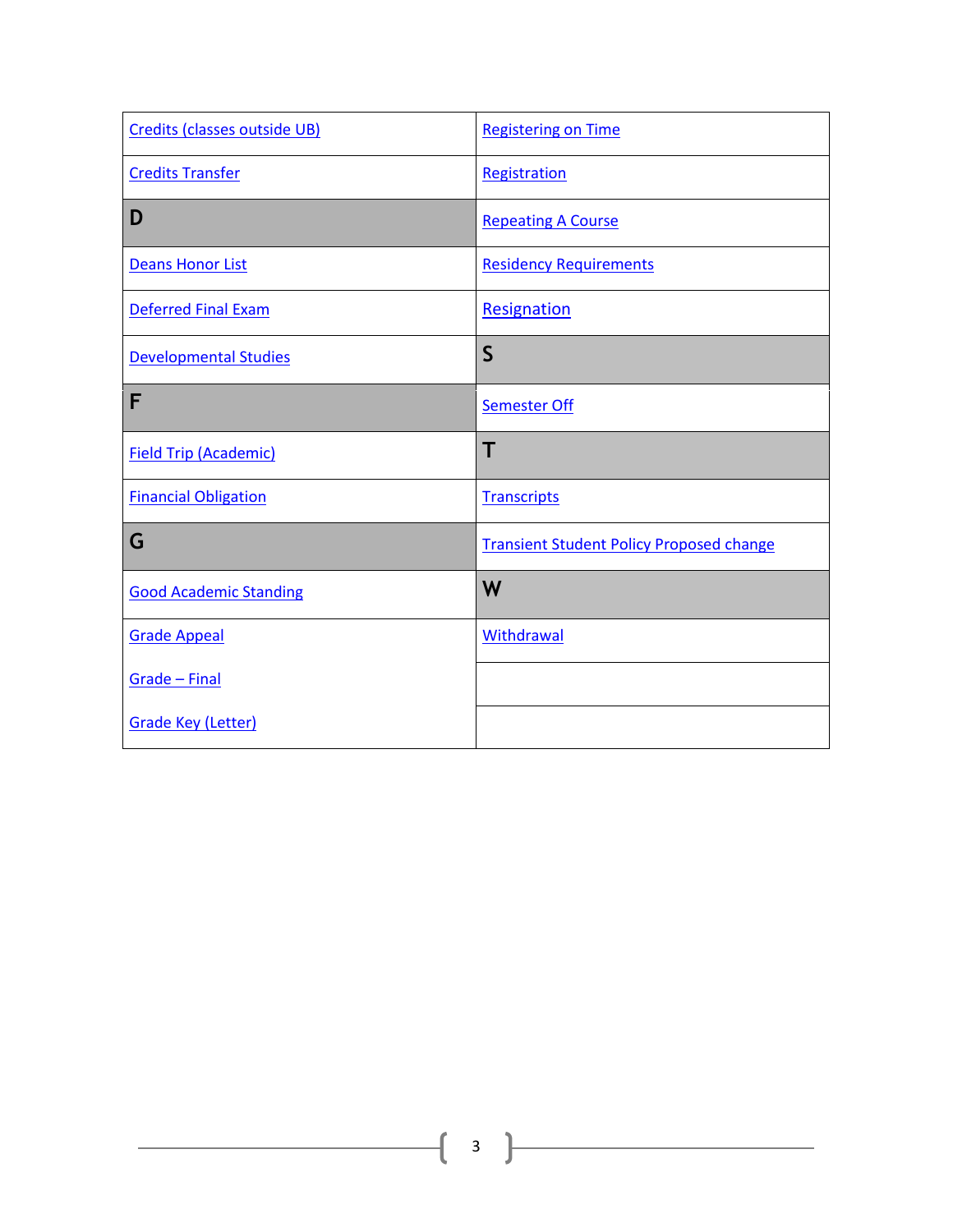## **A**

#### <span id="page-3-0"></span>ACADEMIC ADVISING

#### **Policy Statement**

The University of Belize provides an academic advisor for each student. These advisors counsel students on a variety of issues such as selecting areas of concentration, choosing electives, preparing for graduation, seeking admission into graduate school and seeking employment after graduation. In addition, academic advisors keep a check on the number of credits students take, act as mentors, update and track students' academic progress and clear students for academic overloads.

#### **Definitions**

Academic advisors are faculty members or professionals employed to provide academic counseling to students.

#### **Procedures and Responsibilities**

- 1. The responsibility for student advising rests with the Dean of the respective Faculties.
- 2. The Dean of the Faculty organizes and assigns students to advisors and monitors the implementation of the advising system.
- 3. New students should meet with their academic advisors for the first time during orientation and at least two times per semester.
- 4. Returning students should see their advisors at least once per semester.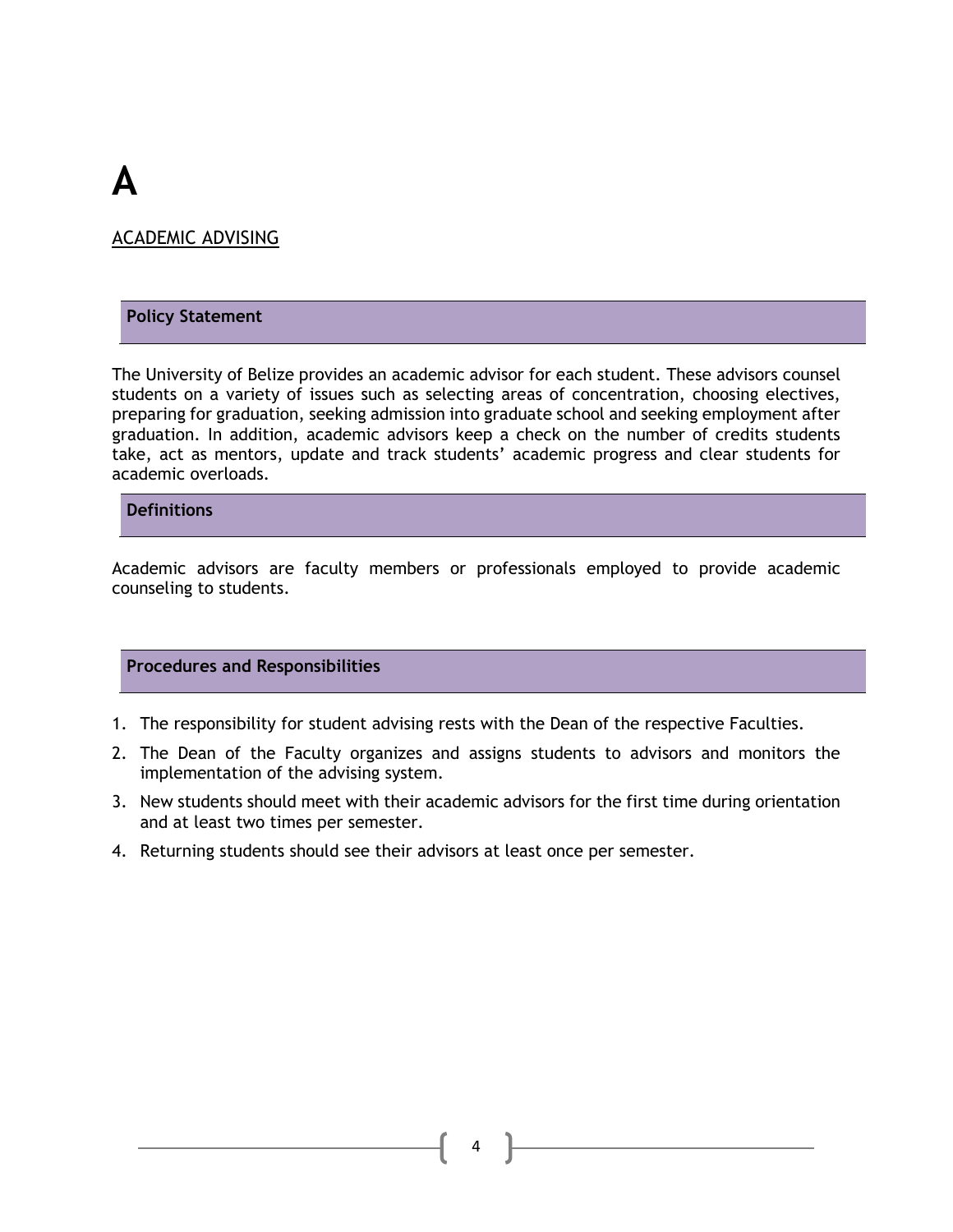#### <span id="page-4-0"></span>ACADEMIC HONESTY

#### **Policy Statement**

The University of Belize believes that the administration of student discipline in the university community is a responsibility shared by students, faculty, and administrative staff. As such academic faculty members are responsible for establishing orderly procedures for academic discipline of students in matters of classroom integrity or demeanor. Lecturers and academic department chairpersons are primarily responsible for academic discipline. Lecturers are expected to consult with academic department chairpersons to prevent and respond to incidences of unauthorized duplication of academic work for more than one course, plagiarism and cheating, while ensuring that the students' rights to due process are upheld and that sanctions are appropriate to infractions. In more serious cases of repeated cheating, unauthorized acquisition or use of examinations, unauthorized changing of grades, bribery, or forgery, allegations are automatically forwarded to the Coordinator of Student Services for the invocation of the University Judicial Process (See the Student Handbook). Students wishing to dispute a charge of academic dishonesty or a sanction made upon them because of such allegations can do so by appealing to the Dean of Student Affairs to invoke the Discipline Appeals Process as detailed in the Student Handbook. As in the case of all discipline appeals of the university, the decision of the Discipline Council is final.

#### **Definitions**

**• Cheating:** Improperly and intentionally obtaining or attempting to obtain, using or attempting to use, information or material in an academic exercise.

**Examples**: Copying another student's work; attempting to obtain or obtaining assistance during a quiz, test or examination without authorization; unauthorized use of books, notes, calculators, cell phones, computers or other such devices during a quiz, test or examination; obtaining without authorization, a copy of or information about an examination before the scheduled exercise; unauthorized collaboration on exams.

**• Plagiarism**: Presenting another person's idea or work and claiming it as your own (i.e., without properly acknowledging the source)

**Examples**: Using material or information from the web, books, or other sources without acknowledging the source of the material or information; Using quotes without making the proper citation; using charts, graphs, facts, figures, or other information without citing the source/s)

**• Unauthorized group work**: Collaboration and cooperation on assignments and activities without authorization.

**Examples:** Collaborating with another person or working in groups on assignments or activities that are intended as individual tasks when such collaboration is not authorized by the instructor.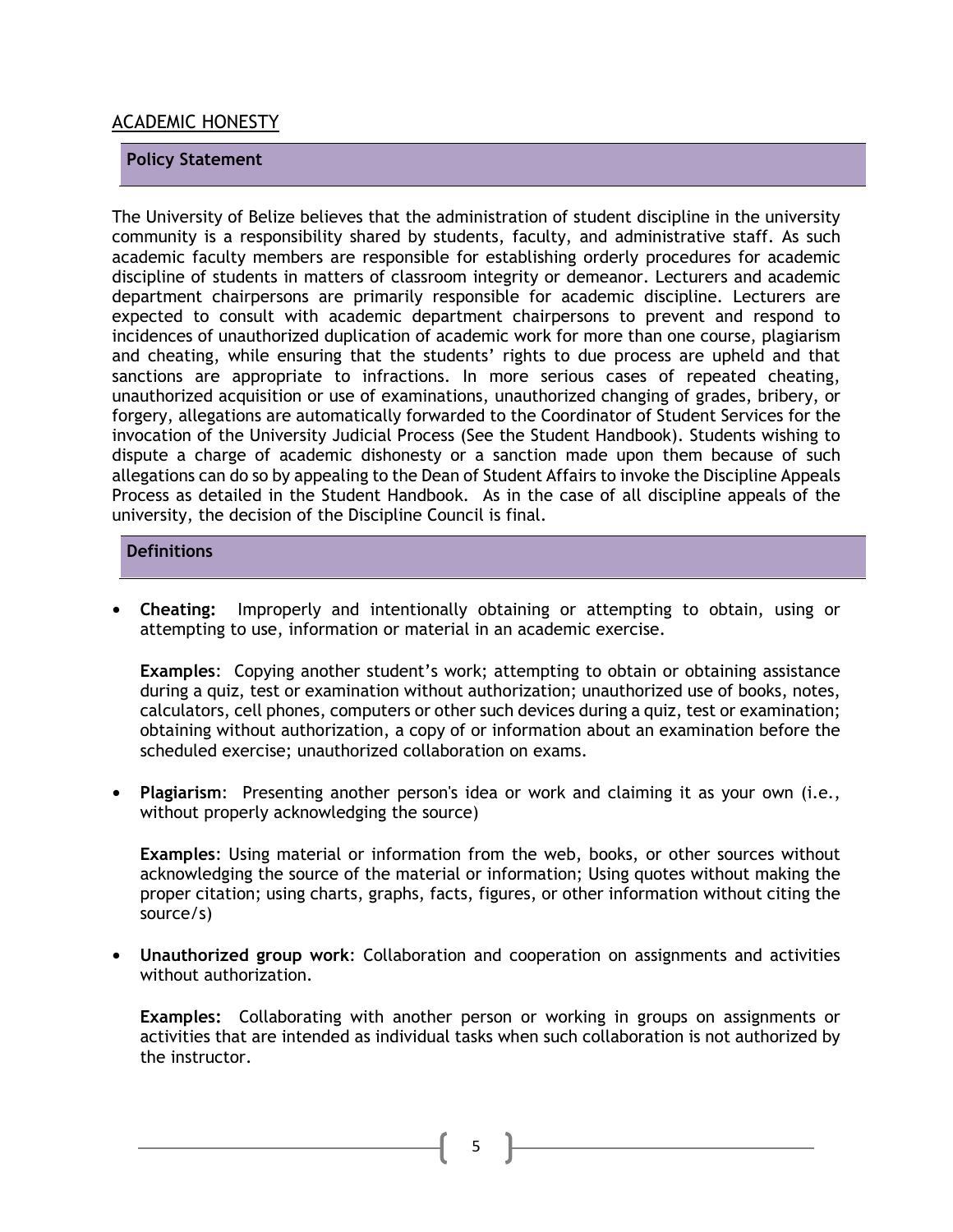**• Multiple submissions:** Unauthorized duplication of academic work for more than one course.

**Examples:** Submitting the same assignment, paper or activity for credit in two courses without the instructor's permission; making revisions to an assignment (including oral presentations) and submitting it again as if it were new work without the instructor's permission.

**• Fabrication, falsification, and misrepresentation**: Deliberately inventing, falsifying, or altering any information that is used in an academic exercise; unauthorized changing of grades; bribery; or forgery.

**Examples:** "Cooking" or inventing data or information; using false citations for sources; falsifying the record of events or activities related to academic work e.g. falsifying data; altering grade reports or academic records; submitting false excuses for absence or lateness for scheduled assignments or activities; lying to an instructor to obtain a grade change.

**• Abuse of academic materials:** Intentionally destroying, damaging, or stealing academic resource material.

**Examples**: Stealing or destroying library or reference materials; hiding library books, journals and other resource materials so others may not use them; damaging or destroying university or another student's computer programs or files needed in academic work; stealing, altering, or intentionally damaging another student's notes or laboratory experiments.

**• Complicity in academic dishonesty:** Intentionally helping another person to commit an act of academic dishonesty.

**Examples:** Knowingly allowing another person to submit one's assignment as if it their own, allowing another person to copy from one 's own paper during an examination or test; distributing test questions or substantive information about the test material before the scheduled exam or test; deliberately furnishing false information.

**• Attempting to commit** any offense as outlined above.

#### **Procedures and Responsibilities**

#### **Procedures for resolving violations of academic honesty policy**

Two types of penalties may be imposed for violation/s of the University's Academic Honesty Policy—academic penalty, disciplinary penalty or both.

If a lecturer determines that a violation of the academic honesty policy has occurred, the faculty may recommend an academic sanction or that the university's disciplinary procedures be invoked, or both. After the student is given the benefit of due process hearing, the faculty member may take any of the following options depending on the gravity of the violation.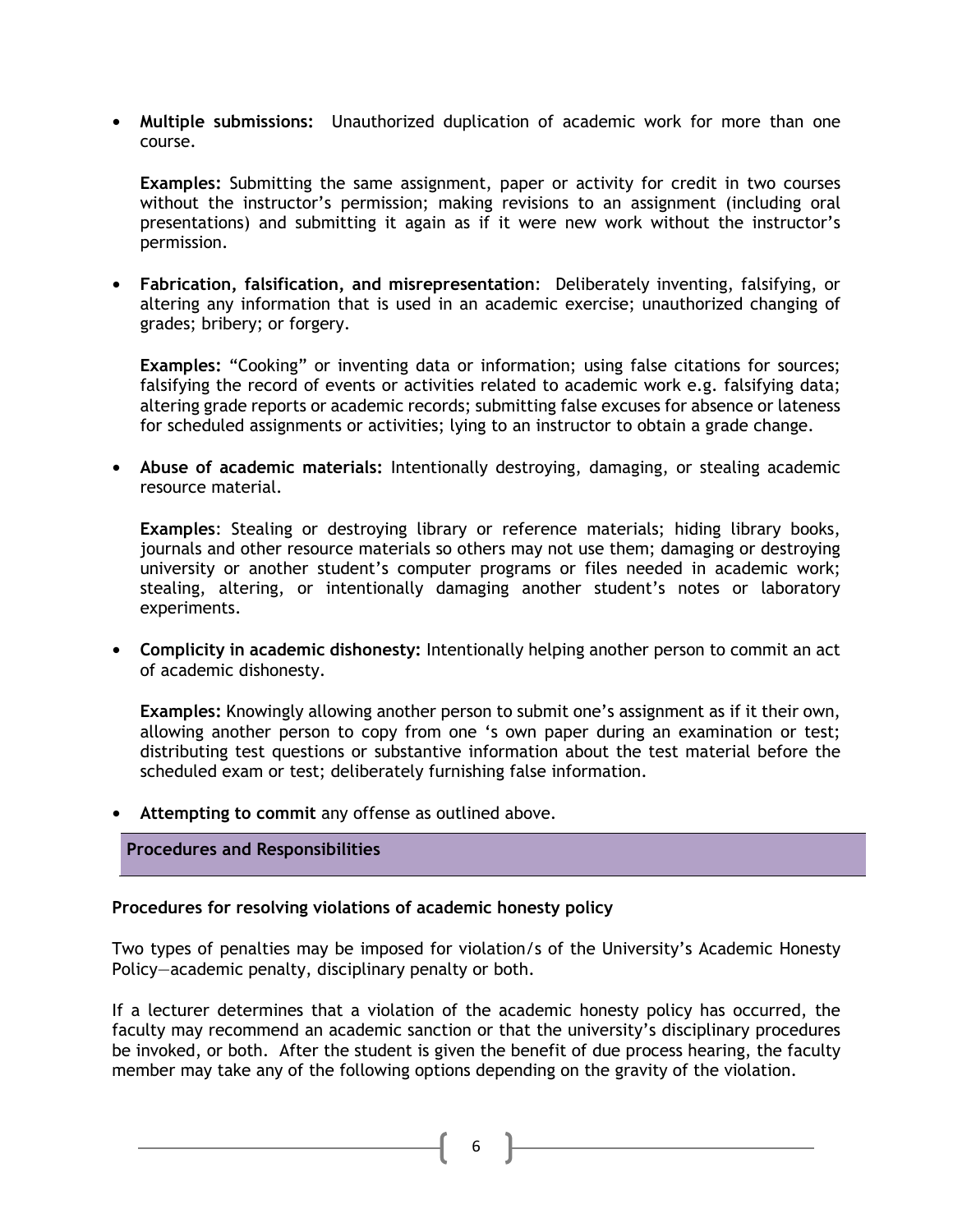- a. Assign a zero (0) for the assignment
- b. Have the student repeat any work affected by the academic violation
- c. Assign a grade reduction on the assignment
- d. Assign a grade reduction on the final grade for the course
- e. Assign a failing grade, "F" for the course. A grade of "F" should not be imposed by the faculty member or the Chair or Dean without the involvement of the Department of Student Affairs. This is to ensure that students' right to due process is followed, that faculty members do not make themselves vulnerable to grade appeals, and that the relevant persons in the Student Affairs Department are aware of the violation.
- f. Where the violation is egregious, refer the matter to the Chair and Dean of the faculty for recommendation that the matter be sent to the Department of Student Affairs for disciplinary hearing. One or more of the following sanctions may be imposed after a disciplinary hearing: a) warning, written reprimand or discipline contract; b) community/university service hours; c) disciplinary probation, disciplinary suspension; d) disciplinary dismissal; disciplinary expulsion. These sanctions are defined in the Student Handbook.

#### **Procedures in cases where the faculty member recommends an academic sanction**

- 1. If the student accepts guilt and does not contest the academic sanction, the faculty member may give the reduced grade unless the University decides to impose disciplinary sanction. The reduced grade may apply to the particular assignment to which the violation occurred or to the course grade, at the faculty member's discretion. The faculty must submit written notification to the Dean of the Faculty with the student's signature accepting guilt and the consequences imposed.
- 2. If the student denies guilt or contests the particular grade awarded by the faculty member, then the matter shall be handled using the University's grade appeals process. The process must, at a minimum, provide the student with an opportunity to be heard and to present evidence.

#### **Responsibilities**:

- 1. If the faculty member determines or suspects that one or more of the academic policies have been violated, the faculty member should inform the student of the suspected violation by filling out the appropriate form. A copy of the form should be sent to the Chair of the Department of the respective faculty with supporting evidence and with a recommendation for appropriate sanction.
- 2. The Chair will review the submission and forward his/her recommendation to the Dean within five (5) days of discovering the violation.
- 3. The Dean will review the submission and make a determination whether only an academic sanction will be imposed or whether the University's disciplinary proceedings should be invoked.
- 4. If disciplinary proceedings should be invoked, the Dean will forward the relevant documentation to the Coordinator of Student Services within five (5) days after he/she received the complaint.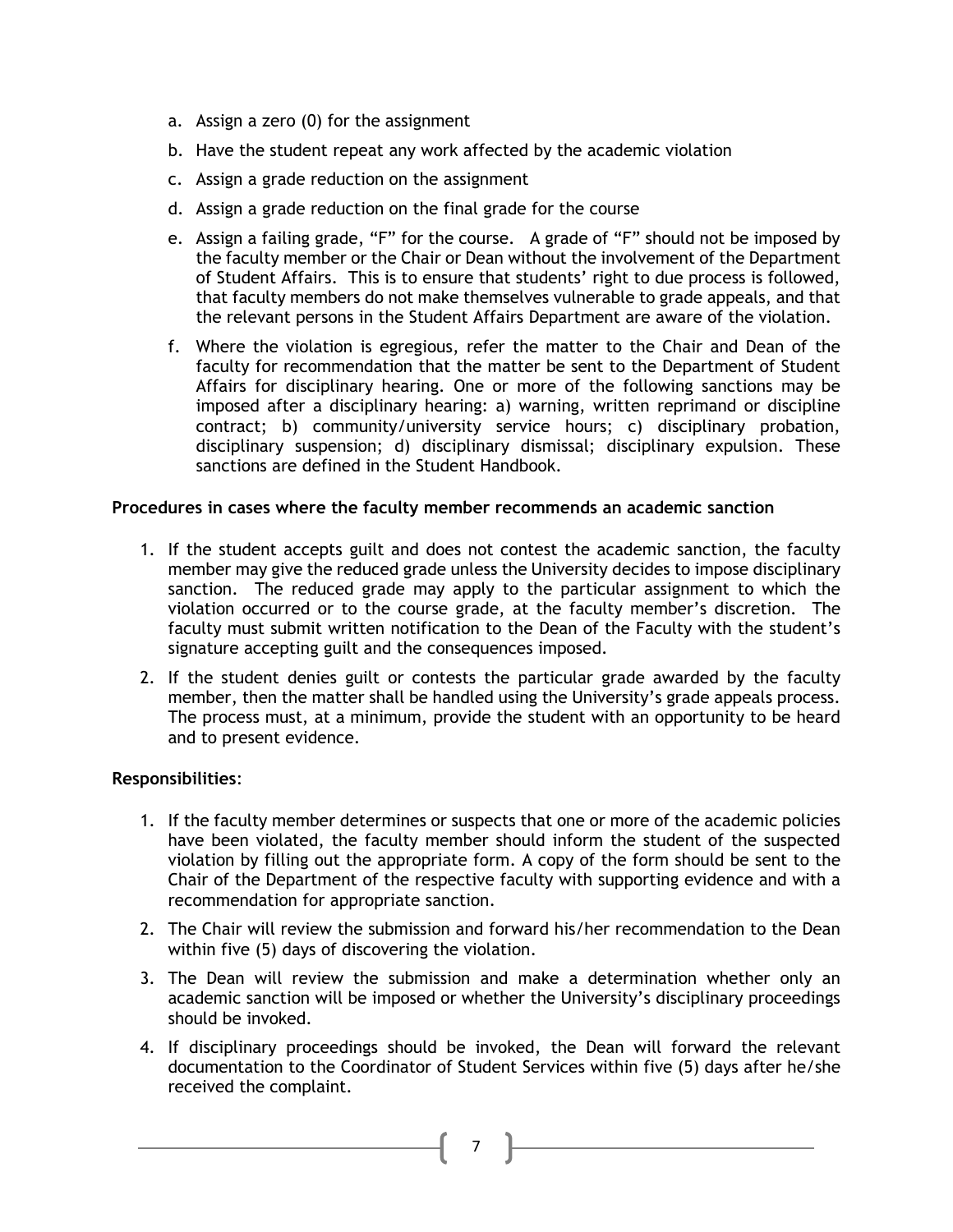#### <span id="page-7-0"></span>ACADEMIC LOAD

#### **Policy Statement**

The university has established an academic load policy to facilitate students' management of their academic pursuits. Students are expected to spend an average of two hours a week preparing for each contact hour in a given course. This volume of academic work allows for the adequate use of library resources, fieldwork, assignments, study and consultation time with instructors. Time thus spent should yield scholarly excellence.

**Definitions**

**Fulltime students** are those who register for a minimum of 12 and a maximum of 18 credits of course work.

**Part time students** are those who register for 11 credits or less in a regular semester.

In Summers, students (FT and PT) can only take a maximum of 6 credits (2 courses) per session. These students are required to apply for an overload for additional credits.

#### <span id="page-7-1"></span>ACADEMIC OVERLOAD

**Policy Statement**

Based on the academic performance of the student and the demand of the course/s the student is attempting to register for, the Dean or Campus Administrator may approve an overload (1 course over the required load) for students who request it.

#### **Definitions**

An academic overload is defined as course load in excess of 18 credits which is the maximum course load allowed for full time students, and in excess of the 11 credits which is the maximum load allowed for part time students.

#### **Procedures and Responsibilities**

- **1.** When calculating academic load, the Dean should include any course/s a UB student takes outside UB with intention of transferring into UB.
- **2.** The Dean or Campus Administrator may allow up to 24 credits for full-time students. Deans may also give permission for a part time student to register for more than 11 credits in which case the student will switch to full-time status.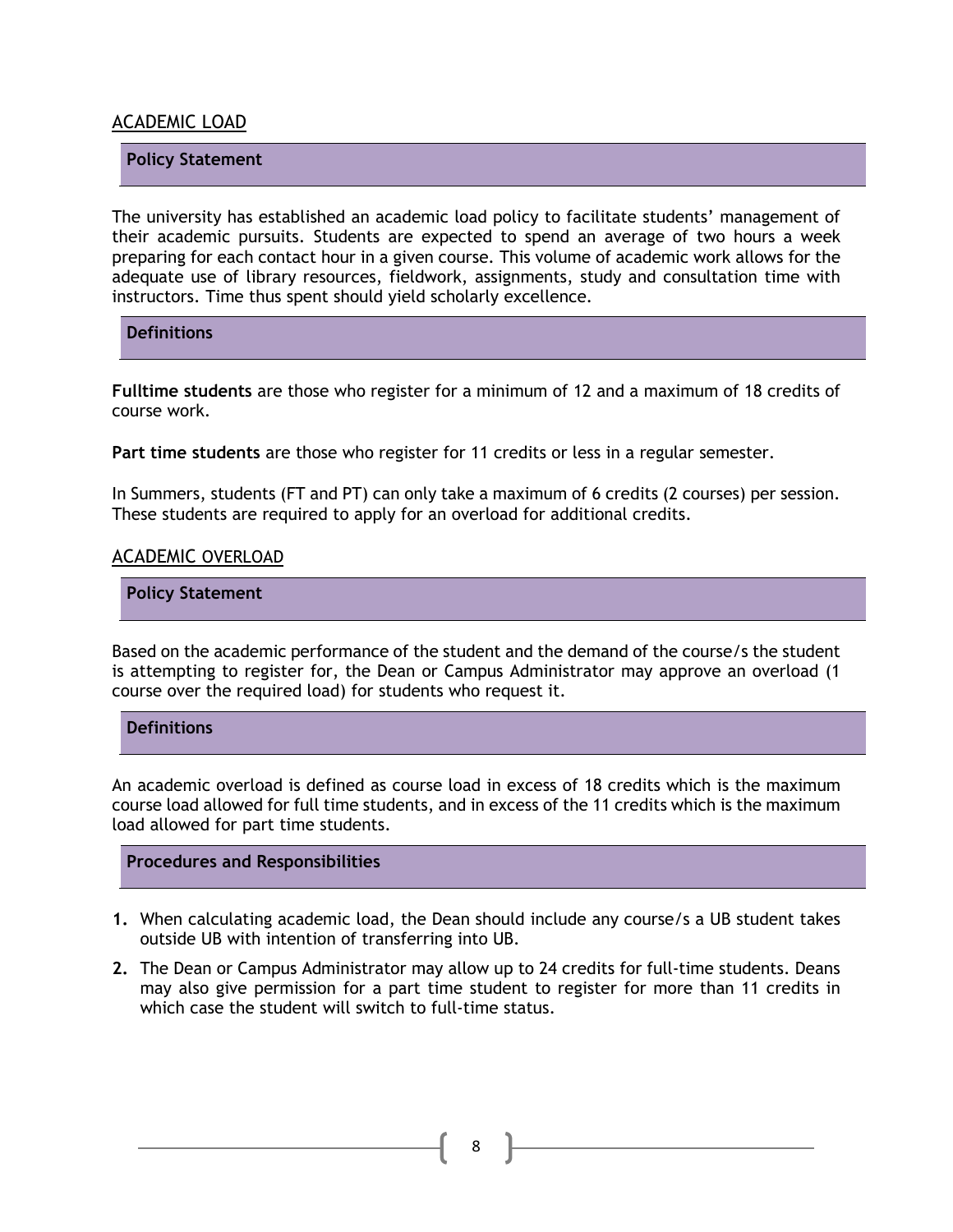#### <span id="page-8-0"></span>ACADEMIC PROBATION

#### **Policy Statement**

Students whose cumulative grade point average (CGPA) falls below 2.0 are placed on academic probation. Students on academic probation who fail to restore their cumulative grade point averages to 2.0 within two consecutive semesters of being placed on probation will be asked to withdraw from UB. Such students must sit out for at least one regular academic semester and may register thereafter. Students will be on academic probation during the semester in which they are readmitted. Students readmitted after academic dismissal who fail to restore a cumulative grade point average of 2.0 in two semesters will be dismissed and will not be eligible for return.

#### **Definitions**

Academic probation is a trial period in which a student is given time to try to redeem failing grades. A student will be placed on academic probation during a period of low performance.

**Procedures and Responsibilities**

- 1. Students on academic probation are required to reduce their course load to a maximum of 9 credits for full time students and 3 credits for part-time students.
- 2. Students on academic probation are expected to repeat the courses in which they achieved their lowest grades to increase their cumulative grade point averages.
- 3. Students who were asked to withdraw from the university because they failed to improve their CGPA to 2.0 or above must settle all prior financial obligations with the accounts office before re-entry is made possible
- 4. Students are encouraged to contact the Office of Student Affairs during their leave of absence to get assistance in identifying and overcoming problems contributing to their low academic performance.
- 5. Students who were asked to withdraw and would like to re-enter the university (within two semesters) must fill out the "Application for Re-entry after Probation" form which can be obtained from the Record's Office.
- 6. Students must also make an appointment for an interview with the Dean of Faculty/Students to seek academic counseling before re-entry is made possible.
- 7. Students who are out for more than two semesters (excluding summer) will have to re-apply for admission following the re-admission policy and procedures in effect at the time of their re-application for admission [See Admission Policy below].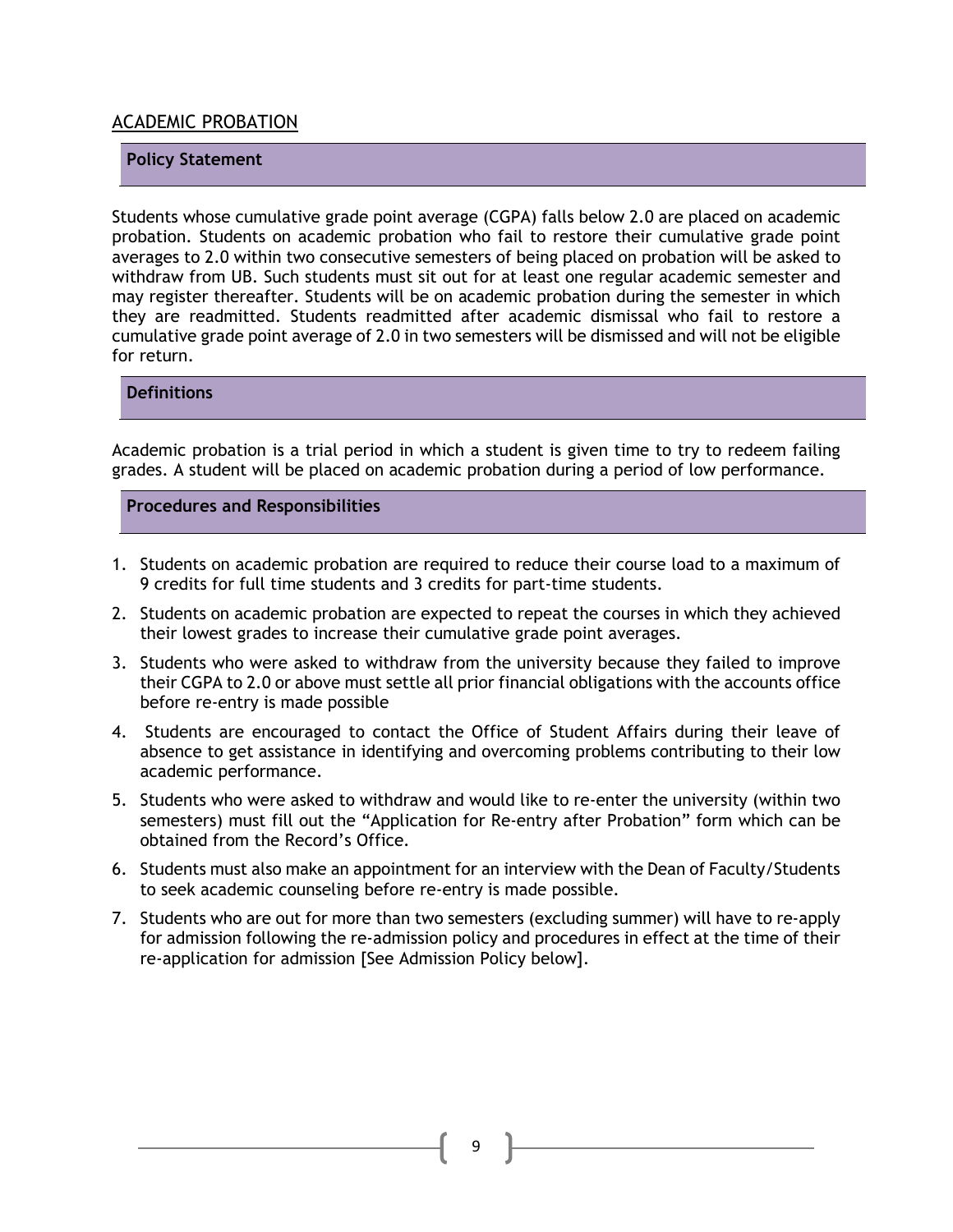#### <span id="page-9-0"></span>ADDING A COURSE

#### **Policy Statement**

Students may add or drop courses within the first ten class days of the semester by following the procedures for registering online. Students will be billed for any new courses added. Students are responsible printing their new schedules to show that they have been added or dropped.

#### **Procedures and Responsibilities**

1. Students are advised to ADD a course before DROPPING one. This will avoid losing their space in a class. If a student drops a class and then cannot get back in, this means that the class is closed or the place has been taken.

#### <span id="page-9-1"></span>ADMISSION POLICIES

#### **Policy Statements**

#### **Admission Principles**

- A. The University of Belize encourages applications from candidates with strong academic achievement, leadership potential, demonstrated commitment to excellence and a genuine interest in learning.
- B. The University does not discriminate against applicants based on race, color, physical ability, gender, sexual orientation, religion, political beliefs, nationality, or ethnic origin.
- C. Applicants compete with each other to fill a limited number of seats; therefore, some students who meet the general requirements of the application criteria may not be accepted. Applicants who are not successful may reapply at a later time.
- D. As the national university, the University of Belize strives to create a student body profile ideally reflecting the demographic profile of the country.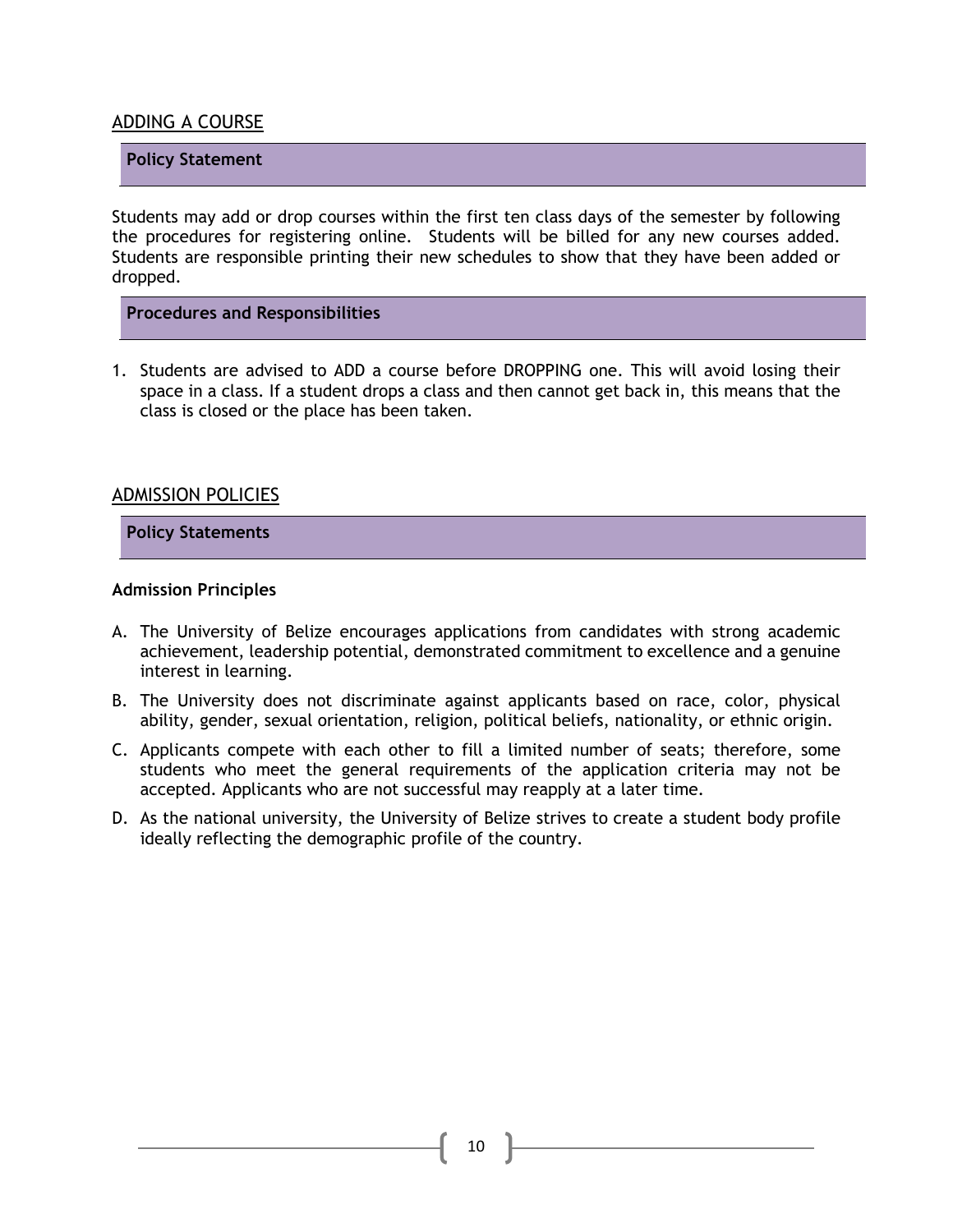#### **Deferred Admissions**

Students who have been accepted into the university may defer their entrance for up to two regular semesters. Students must enter the University by the third consecutive semester after being accepted.

#### **Readmissions**

Students who have interrupted their studies for more than two consecutive semesters, excluding summer semester, must reapply for admissions under the admission criteria and procedures in effect at the time of their re-application for admission.

#### **Statute of Limitations**

Students should complete all degree programs they enter within ten years with effect from the date of their first registration in the program regardless of any number of readmissions they undertake.

#### **Admission Procedures and Requirements**

- 1. All credentials and documents submitted to the Office of Admissions in the application process become the property of the University of Belize. Originals or copies of originals will not be returned to the applicant or forwarded to another institution, agency or person.
- 2. Once accepted for admissions to the University of Belize, a student may defer his or her acceptance for up to two semesters. In requesting deferral, students should take note that some programs accept new and deferred students only once per year. Requests to defer for one or two semesters must be made in writing to the Coordinator of Admissions with a required BZ\$30 (US \$15) fee. If not paid before, this fee will be charged at the time of entry. Applicants will be notified in writing within three weeks of their request for deferral.
- 3. To secure their space at the university, students accepted into any University of Belize's program are required to make a deposit of \$175 by June 30<sup>th</sup> for the August intake and November  $30<sup>th</sup>$  for the January intake where applicable. Payment can be made at the Belmopan, Belize City or Toledo Campuses. Students who fail to do so may lose their space for the upcoming semester. This deposit is applied towards the first semester fees. However, students who fail to register (or who request deferral) forfeit \$30 of that deposit for every semester they differ.
- 4. Students in good academic standing may transfer from one academic major to another without reapplying. Changes of Program Application Forms are available at any University of Belize Records Office.
- 5. The University may call any applicant for an interview as part of the admission process.
- 6. Applicants applying for the Nursing, Medical Laboratory or Pharmacy programs must have a cumulative grade point average of 2.0 in Biology and Chemistry at a high school.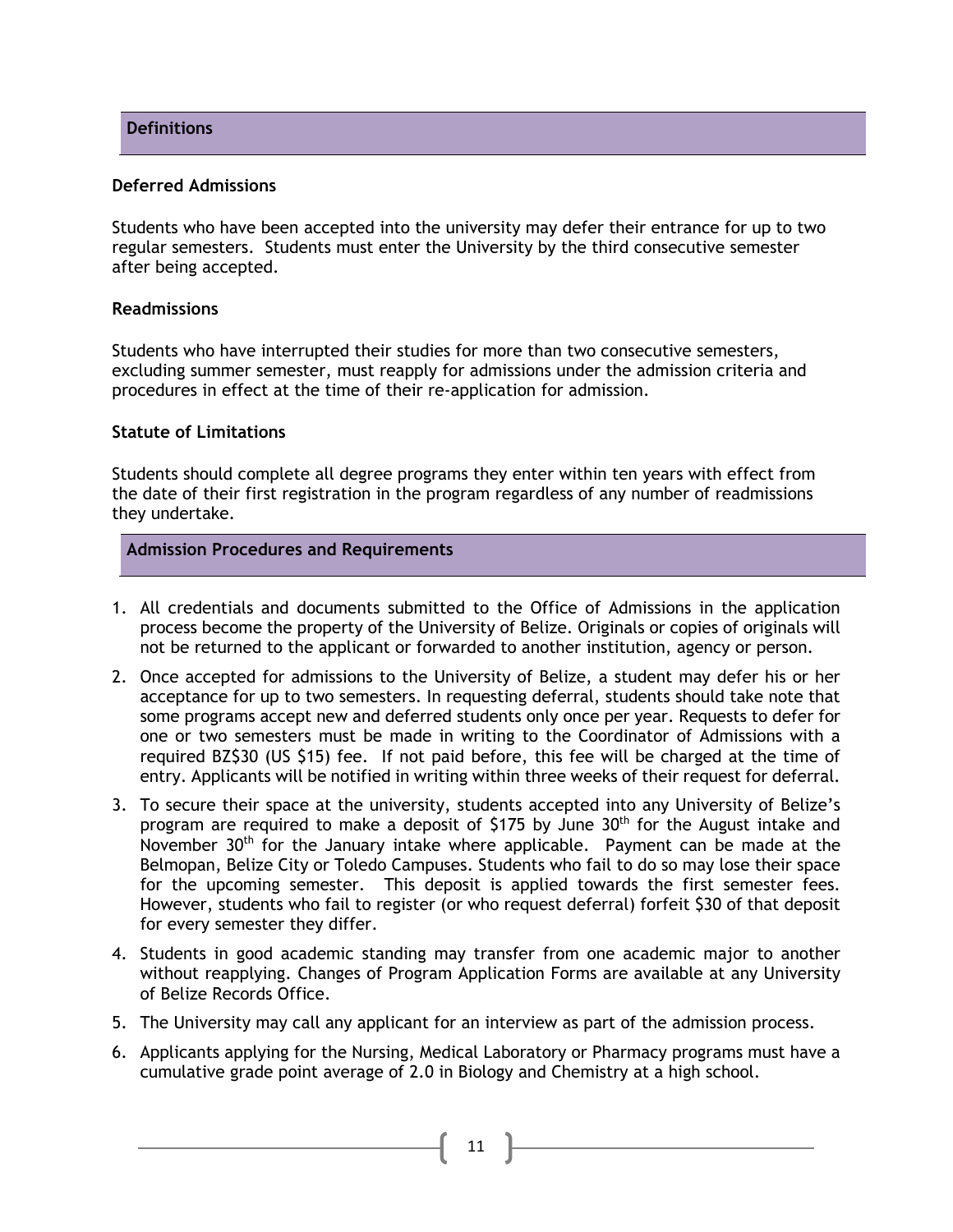#### **Admission Requirements for freshmen**

#### **A. Freshmen entering Associate Degree Programs**

1. Applicants must have earned a minimum cumulative grade point average of 2.0 out of a 4.0 grading system from their high school or junior college.

The official transcripts submitted with the application materials must verify that the applicant graduated from any four year high school recognized by the University of Belize or the Ministry of Education, or equivalent, or a U.S. regional accrediting agency.

- 2. Applicants must complete the ATLIB General Tests in Mathematics and English and obtain minimum scores of 26/50 for Math and 51/100 for English. The University will also accept the following:
	- a. Four passes in CXC subjects which must include English and Mathematics in the place of the ATLIB general test requirement OR
	- b. A combined score of 890 on the Scholastic Aptitude Test (SAT). OR
	- c. A score of 18 on the American College Test (ACT)
- 3. Additional Program Admission Requirements

In addition to the general requirements for admission, there are several program specific requirements.

a. Applicants to the Associate Degree Programs in Medical Laboratory Technology or Pharmacy programs must have a cumulative grade point average of 2.5 in Biology and Chemistry from high school.

b. Applicants entering the Natural Resource Management Program requires

#### **B. Freshmen entering Bachelor's Degree Programs:**

1. Applicants must have earned a minimum cumulative grade point average of 2.0 out of a 4.0 point grading system from their high school or junior college.

The official transcripts submitted with the application materials must verify that the applicant graduated from any high school recognized by the University of Belize or the Ministry of Education or equivalent or a U.S. regional accrediting agency.

- 2. ATLIB General Test Scores of 26/50 for Math and 51/100 for ATLIB English. The University will also accept the following:
	- a. Four passes in CXC subjects which must include English and Mathematics in the place of the ATLIB general test requirement OR
	- b. A combined score of 890 on the Scholastic Aptitude Test (SAT). OR
	- c. A score of 18 on the American College Test (ACT)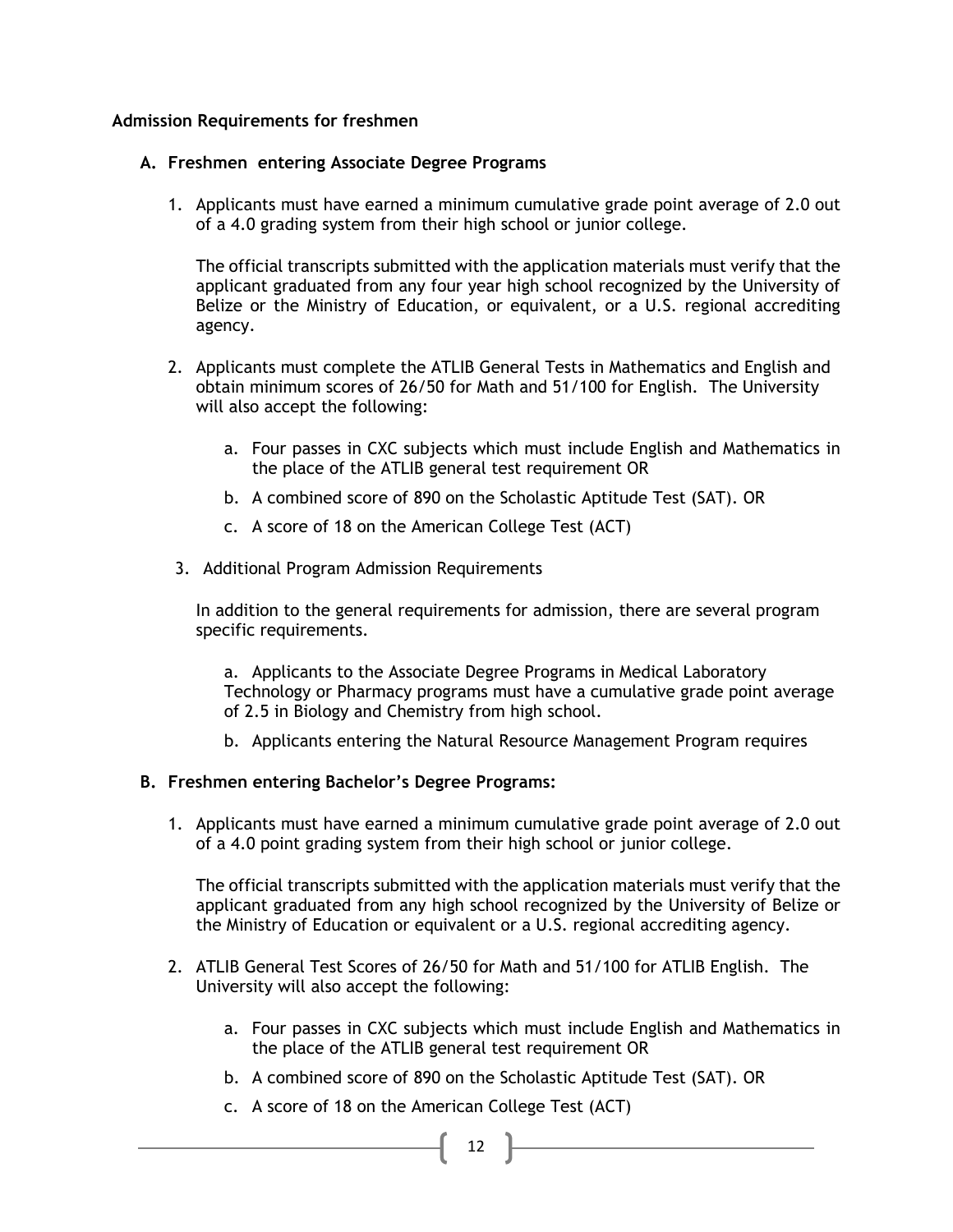3. Additional Program Admission Requirements

In addition to the general requirements for admission, several faculties require program specific requirements.

a. Applicants to the Bachelor's Degree Programs in Nursing must have a cumulative grade point average of 2.0 in Biology and Chemistry at high school.

#### **Admission Requirements for Transfer Students**

#### **The University of Belize accepts students for transfer from any Ministry of Education recognized junior college. Students transferring to Baccalaureate programs must:**

1. Have a cumulative grade point average of 2.0 or above out of 4.0 in English and Mathematics at the Junior College level.

Applicants must submit one official transcript (in a sealed envelope) from any Junior College recognized by the Ministry of Education.

- 2. Have a cumulative grade point average of 2.0 or above in the core courses relevant to the program the student is applying for. Students should have.
	- a. two GCE A Level passes in the core courses, OR
	- b. two 2-unit CAPE passes in the core courses to replace the 2.0 grade point average requirement OR
	- c. A pass in City & Guilds in the academic program the applicant is applying for to replace the subject specific grade point average requirement.

#### **Admission Requirements for Certificate and Diploma Programs**

#### **Applicants to Certificate or Diploma Programs must submit the following:**

- 1. One official transcript from High School proving completion with 2.0 average out of a 4.0 grading system or equivalent.
- 2. Additional Program Admission Requirements

In addition to the general requirements for admission, several faculties require program specific requirements. Applicants must meet the following program specific requirements set by the faculty.

- a. A 2.5 or C+ in English and other program required subjects, e.g. Biology and Chemistry for Bachelor in Nursing Program.
- b. Applicants seeking entrance into the Midwifery Certificate Program must be Registered or Practical Nurses.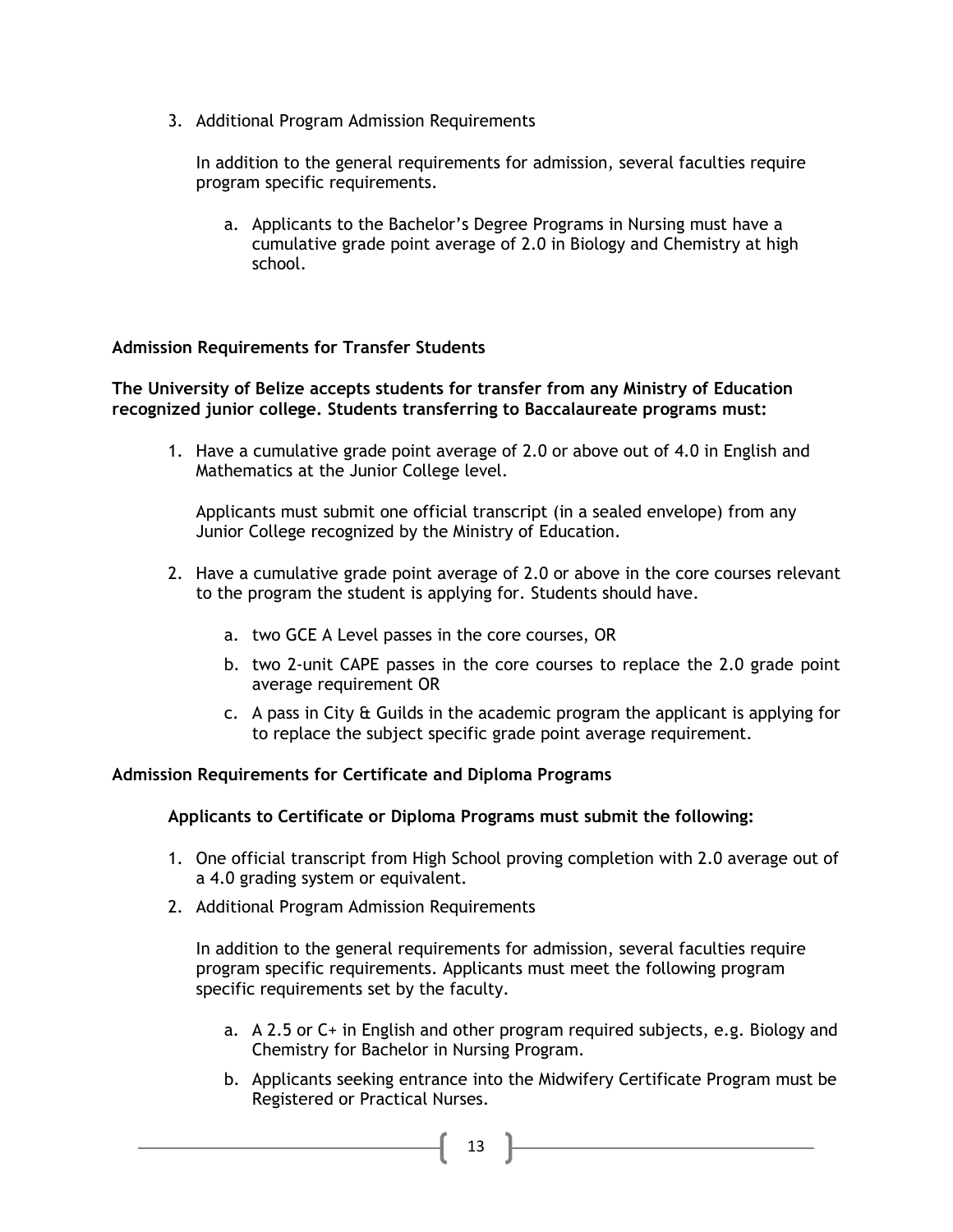- c. Applicants seeking entrance into the Psychiatric Nurse Practitioner Certificate Program must be Registered Nurses.
- d. Applicants seeking entrance into the Diploma in Education program must have a bachelor degree.

#### **Admission Requirements for International Students**

All international students seeking enrollment must meet the general requirements set out by the Admissions Office of the University of Belize. The following additional information must also be submitted by the applicant.

- 1. All applicants from countries whose official language is not English need to provide satisfactory evidence that their competency in English is adequate.
- 2. All academic credentials should be in English and evaluated by an international evaluating agency. Applicants are required to obtain and pay for the services of such agencies. A recommended agency is Josef Silny & Associates, Inc. at [www.silny.com](http://www.silny.com/)
- 3. All international students are required to furnish the University of Belize with proof of financial support for the entire duration of the program for which the student is seeking admissions. An official letter from a bank or other financial agency should be submitted to document resources.
- 4. The University of Belize will assist students upon arrival in Belize with acquiring student visas. All other travel arrangements must be handled by students. Applicants should email the Government of Belize – Immigration Department website http://www.belizegateway.com/db\_clients/2243.php to determine visa requirements for the citizens of various countries who wish to visit or study in Belize.

#### **Application Requirements**

1. Application forms may be downloaded from the UB website: [www.ub.edu.bz](http://www.ub.edu.bz/)  Application forms for admissions are also available at the Student Affairs Office at any of the four University of Belize campuses, from two year ATLIB institutions, and from guidance counselors at high schools in Belize. Forms may also be obtained by writing to the following address:

> University of Belize Office of Admissions P.O. Box 340 City of Belmopan, Cayo District Belize, Central America Phone: 822-3680 ext. 214/216 Email: [admissions@ub.edu.bz](mailto:admissions@ub.edu.bz)

2. To be considered for admission, all applicants must submit the following documents to the Office of Admissions. Applications will not be processed until the application form is completely filled out and all relevant documents are received.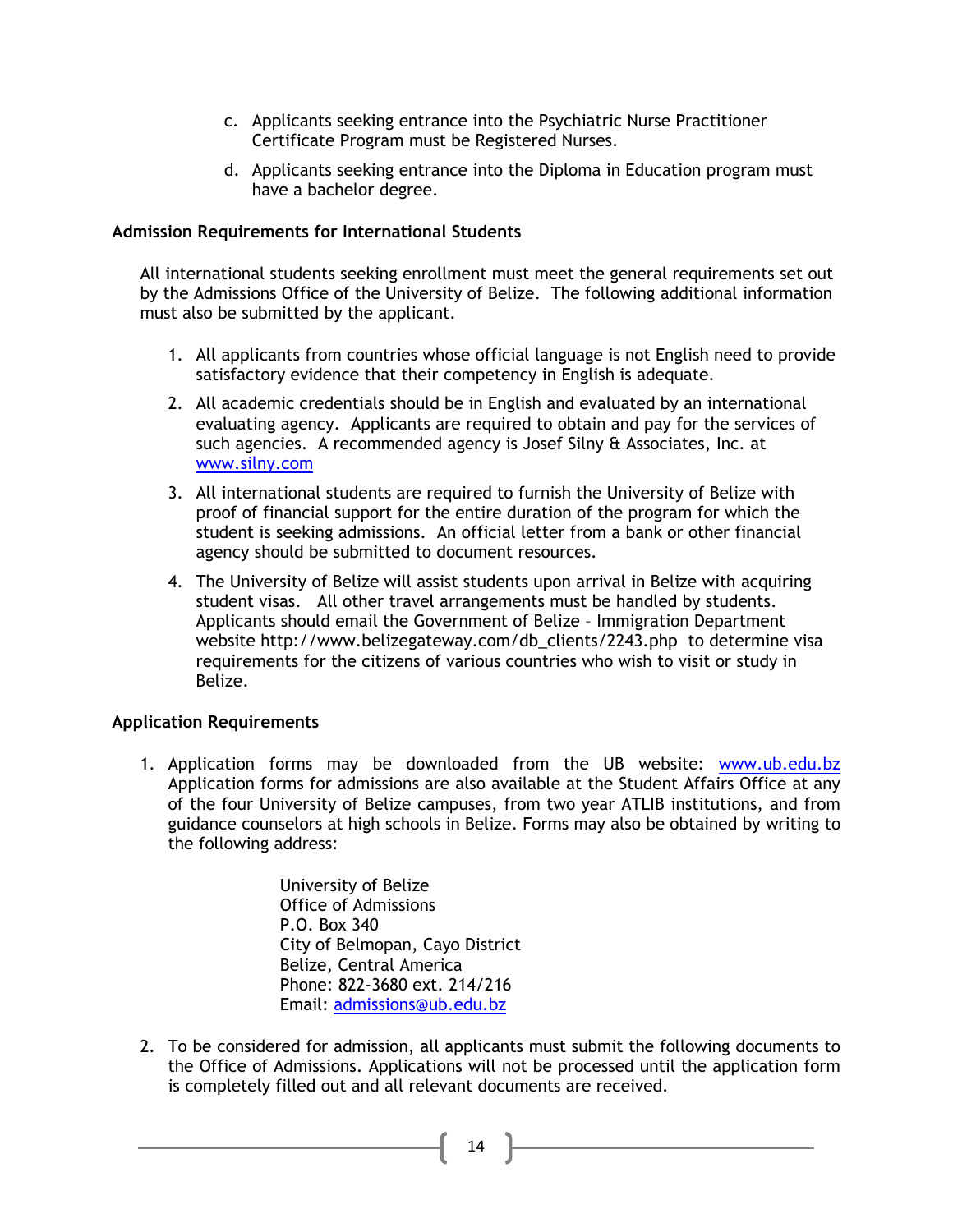- A. Completed admissions application form.
- **B.** One (1) official transcript in a sealed envelope **from all previous attended educational institutions.**
- C. Two (2) recommendations from individuals with firsthand knowledge of the applicant's academic ability and completed on the University of Belize forms provided.
- D. Results of **CXC**, the ATLIB Math and English general tests or test scores on the Scholastic Aptitude Test (SAT) or the American College Test (ACT).
- E. One Passport size photograph.
- F. The completed application form must be submitted to the Office of Admissions along with a non-refundable application fee of BZ\$30 or US \$15. Payment can be made in cash or credit card at the Accounts Office at the campus nearest you. Students submitting application forms by mail should use a bank draft, postal money order or institutional cheque payable to the University of Belize. International students should submit payment by a bank draft or international postal money order payable in US dollars.

#### ASSESSMENT POLICY

#### **Policy Statement**

Students are required to take all tests and other forms of assessment. If a student misses a course test or assessment due to unforeseen circumstances such as illness, personal emergencies or death of an immediate family member, the lecturer may arrange a deferred test or assessment or other appropriate means of evaluation. The deferred test or assessment must be a new test or assessment written specially for the student after the request for a deferred test or assessment is received. If a student misses a test assessment without any excuse or without permission, s/he will automatically receive a grade of 0 for the test or assessment. In the event that a lecturer does not accept a student's justification for a deferred test or assessment, the student can appeal this decision with his or her academic dean.

- 1. Students must first inform the lecturer either in person or via a representative (if the student is ill or unavailable) no later than the next meeting of the class.
- 2. The student must provide appropriate documentation (e.g., medical certificate) to substantiate his/her claim.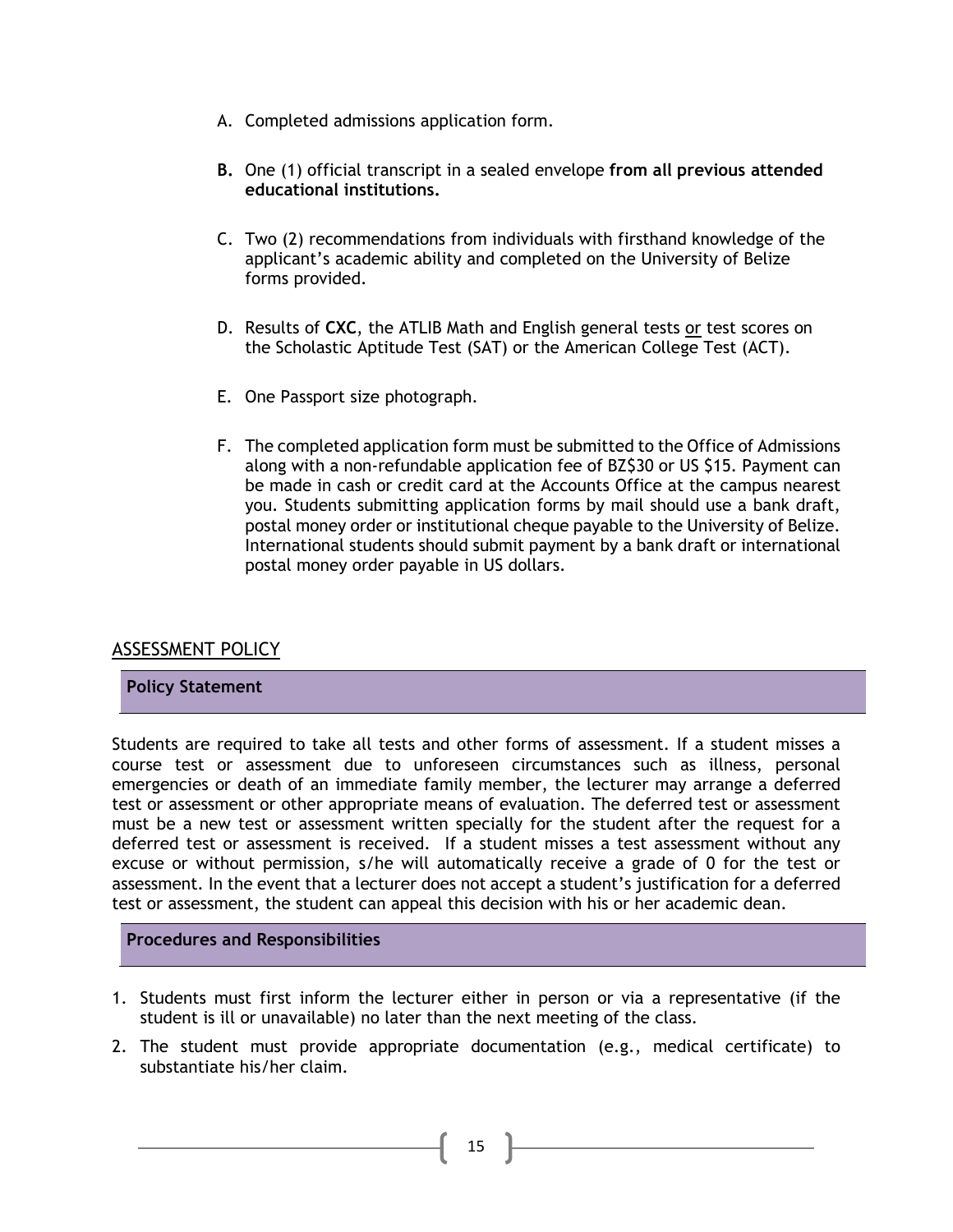- 3. Once the student returns to school s/he should contact the lecturer to apply for and make arrangements for a deferred test or examination.
- 4. The lecturer will prepare the deferred test and maintain a copy in his or her file for future reference in case the student lodges a grade appeal.
- 5. In the event that a lecturer does not accept a student's justification for a deferred test or assessment, the student can appeal this decision with his or her academic dean.

#### <span id="page-15-0"></span>**ATTENDANCE**

**Policy Statement**

If students are to obtain maximum benefits from taking a course, regular attendance is essential. The responsibility of meeting all course assignments lies with students. Students must attend no less than eighty percent of the classes scheduled for the course. Lecturers are to keep attendance and use that information to advise students and to respond to any possible grade appeal.

#### <span id="page-15-1"></span>AUDIT

**Policy Statement**

Subject to space availability, fulfillment of prerequisites, and any other special conditions in force at the time, a student may attend a course as an observer, or "audit" the course. Any student in good academic standing or any transient student may audit a course, subject to the stipulations. No grades or credit hours are computed for audited courses.

#### **Definitions**

Auditing a class is a student option to attend the course as an observer and without expectation of a grade.

- 1. Any student auditing a course must register for and pay the regular tuition for the course.
- 2. Students should follow the same procedures for selecting courses when registering to Audit a course.
- 3. When registering to audit a course, students must indicate this intention by placing an AU on the in the column labeled status.
- 4. A student can opt to have his/her work evaluated by the instructor. If requested by the student, the lecturers should provide auditing students with formal evaluation of their work.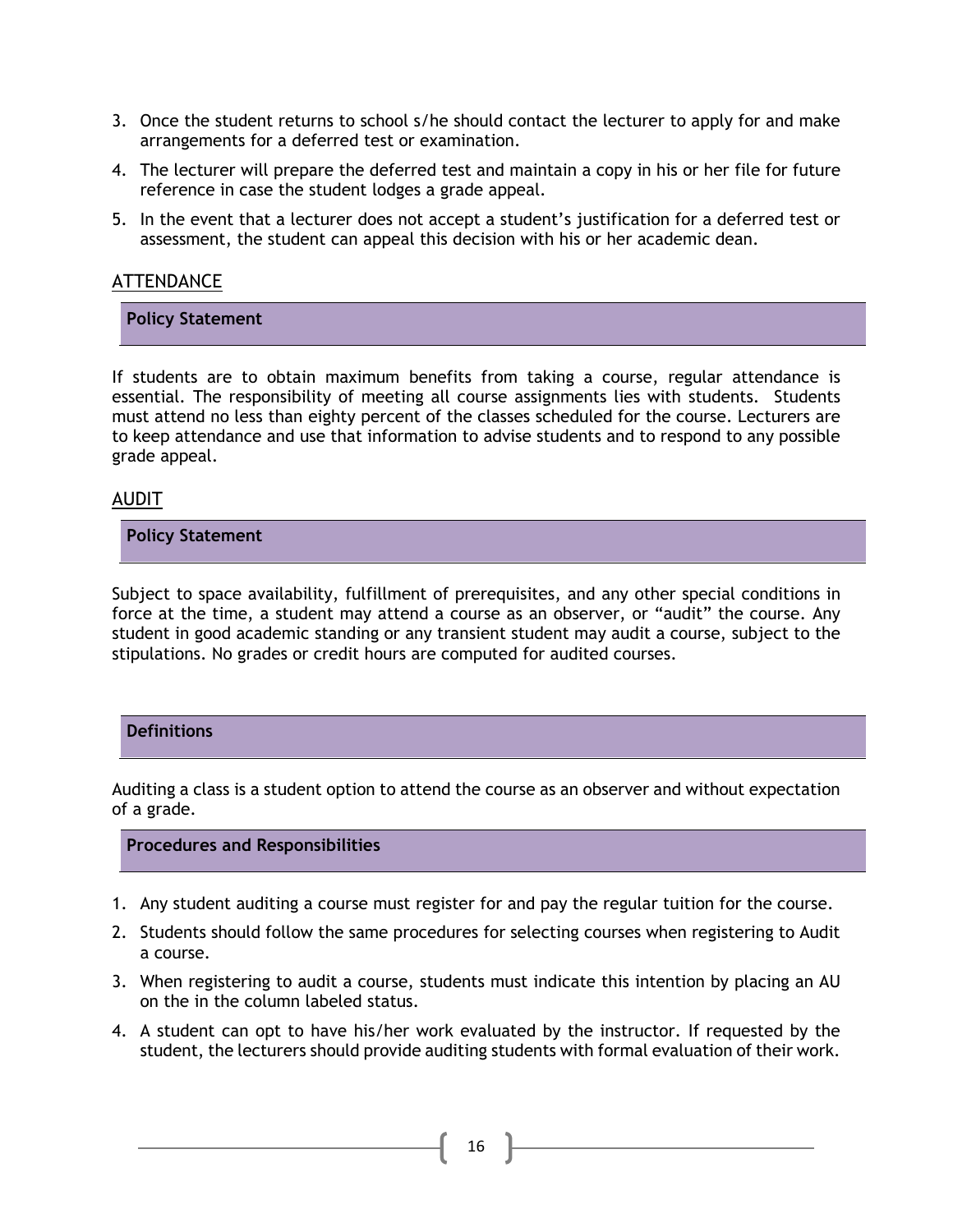#### <span id="page-16-0"></span>AUDIT SWITCH

#### **Policy Statement**

Students in good academic standing may switch their registration for a course from audit to credit or credit to audit within the first two weeks of classes (during the drop-add period) at the beginning of the semester

#### **Procedures and Responsibilities**

- 1. Students make this switch from audit to credit or credit to audit by filling out and submitting an Audit Switch Form available in the Records Office.
- 2. Records assistants should ensure that the change in status is duly recorded in the student records management system.
- 3. Students should maintain a copy of the Audit Switch form for their records.

### **C**

#### <span id="page-16-1"></span>**CHALLENGE**

**Policy Statement**

With approval from the faculty Dean, students may register to challenge a course to prove their mastery of the subject matter subject to the conditions in the procedures below. Students must achieve the grade prescribed by the graduation requirement policy for it to be considered acceptable. The grade the student receives on the challenge examination is recorded on the student's transcript.

- 1. The student meets with his or her Dean to get approval for the challenge.
- 2. The challenge will be arranged by the Dean and will be administered at the beginning of the semester no later than the first week of classes to ensure that the results of the challenge examination are posted for the students no later than the end of the first week of classes
- 3. If a student fails the challenge, he or she can re-register for the course and take it for credit in the same semester.
- 4. If a student fails a challenge and takes the class for credit, both grades will appear on the transcript according to the repeat-a-course policy.
- 5. To take a challenge examination, a student applies, registers, and pays regular tuition for the course.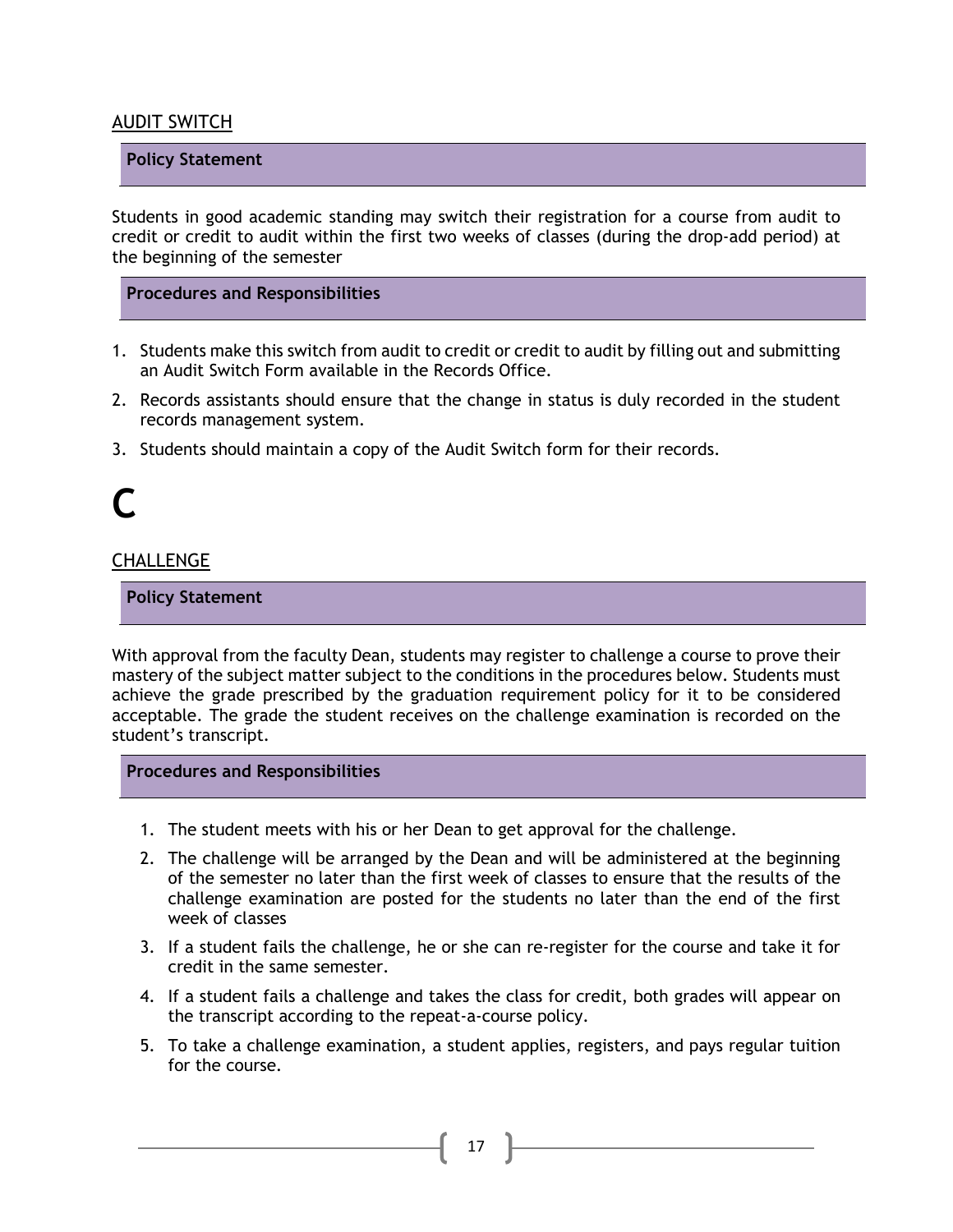- 6. No more than four courses may be challenged in any given academic program and no more than two in any semester.
- 7. A course cannot be challenged to improve a previous grade.
- 8. Professional core courses can only be challenged under exceptional circumstances with the permission of the student's faculty Dean.
- 9. When registering for a course as a challenge, students must include the code CH in the column labeled status.

#### <span id="page-17-0"></span>CLASSES OUTSIDE UB

**Policy Statement**

The University of Belize supports students who wish to progress through their program in a timely manner by allowing them to take classes at other institutions approved by the University. Students must get approval from the faculty Dean to take classes outside of UB for credit towards a program based on UB's articulation system within ATLIB or on syllabus evaluation. Grades received for courses taken outside of UB will be calculated as part of the student's GPA.

#### **Procedures and Responsibilities**

- 1. A student who wishes to take a course at another institution should first contact the Dean of the faculty to ensure that the course they wish to take is transferable to UB.
- 2. Students should then fill out the External Credit Transfer form available at the Records office.
- 3. After completing the course the student should request and submit an official transcript from the institution he or she attended. The university will not accept transcripts submitted in opened envelopes.

#### <span id="page-17-1"></span>CONFERRAL OF CERTIFICATES, DIPLOMAS, OR DEGREES

#### **Policy Statement**

The UB Board of Trustees, by authority of the UB Act, 2000, has the power to confer certificates, diplomas, and degrees. The Board delegates this authority to the President who formally confers certificates, diplomas and degrees at the bi-annual June Commencement Exercises. Such certificates are conferred on the recommendation of the UB faculty through the four academic Deans.

Students who complete all program requirements for a certificate, diploma or degree at the end of the Summer Semester or First Semester, may request an official letter from the Registrar's Office stating that they have met all graduation requirements and are due all rights and privileges granted to such graduates. Such letters cannot be written until after all courses have been completed.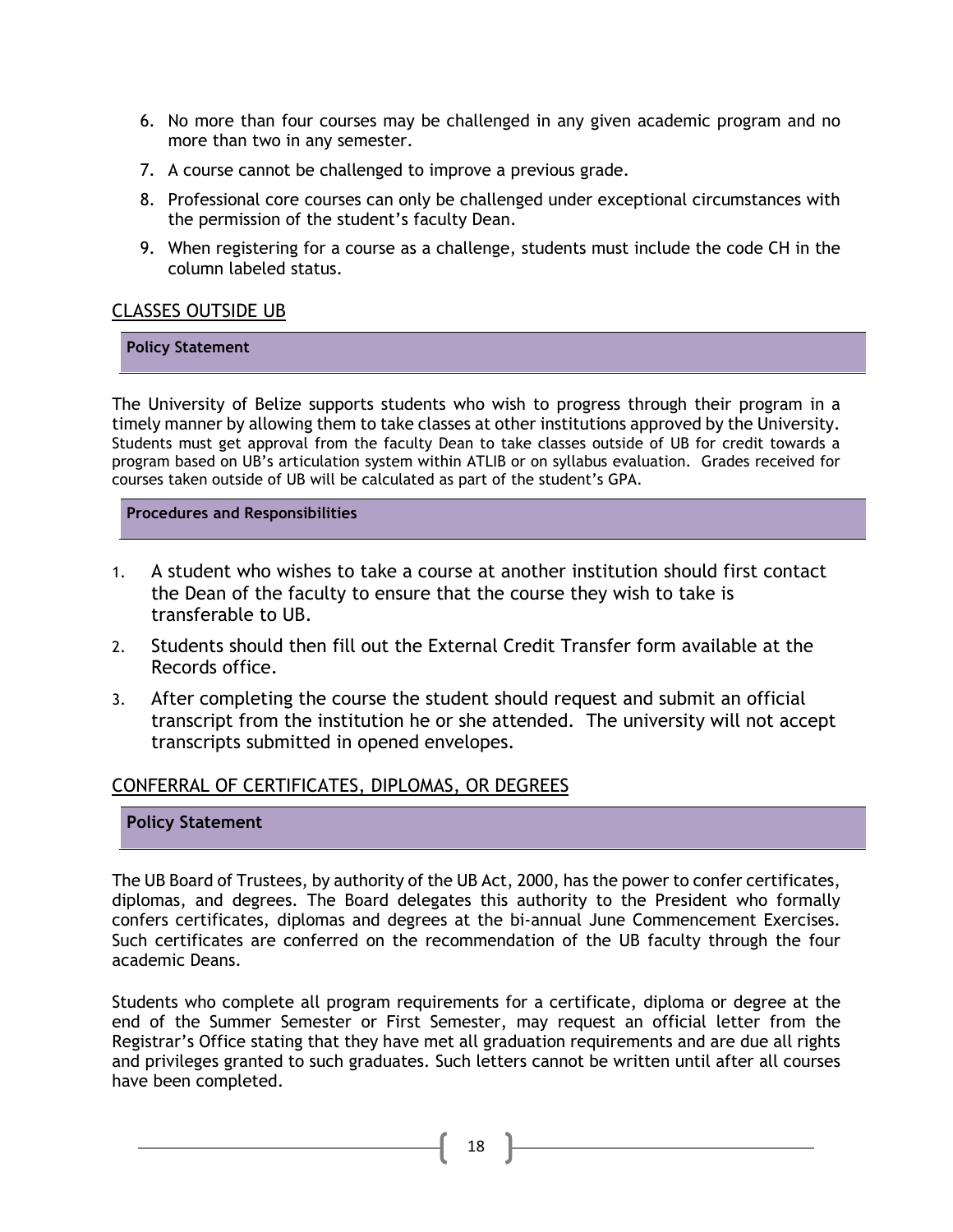#### <span id="page-18-0"></span>COURSE CANCELLATION

#### **Policy Statement**

The University of Belize reserves the right to cancel any course which does not meet UB's minimum enrollment criteria. Students, who are enrolled in a cancelled course, will not be charged for that enrollment and are entitled to a refund or a credit to their UB account.

#### **Definitions**

Course cancellation is an action initiated by the respective faculty Dean and the Registrar to cancel a course offering for an upcoming semester.

#### <span id="page-18-1"></span>CREDIT(S) - DEFINITION

#### **Definition**

A university credit or credit hour is a measurement used to calculate the number of contact hours that a student has with a university lecturer in a given university course per week for a fifteen week semester. A 3-credit course meets three contact hours per week while a 4-credit course meets four contact hours per week. At the University of Belize, a contact hour is 50 minutes. Consult program guidelines for lab, internship, and field experiences.

#### <span id="page-18-2"></span>CREDIT TRANSFER FOR NON-UB STUDENTS

#### **Policy Statement**

UB accepts credits for courses (which have been evaluated as equivalent) from all ATLIB junior colleges in Belize and from recognized tertiary- level institutions abroad. Credit for courses successfully completed at recognized tertiary level institutions may be transferred into a given UB academic program subject to the following conditions:

- 1. Students with recognized associate degrees completed more than 10 years before the date of application may be required to take additional professional core as determined by the relevant faculty.
- 2. The courses for which credits are being considered for transfer are equivalent to those required by a given UB academic program.
- 3. Courses must have a minimum grade of a C to be transferred.

**Procedures and Responsibilities**

1. Credit transfers for students transferring into UB from outside institutions are done by the academic faculties under the supervision of the Dean.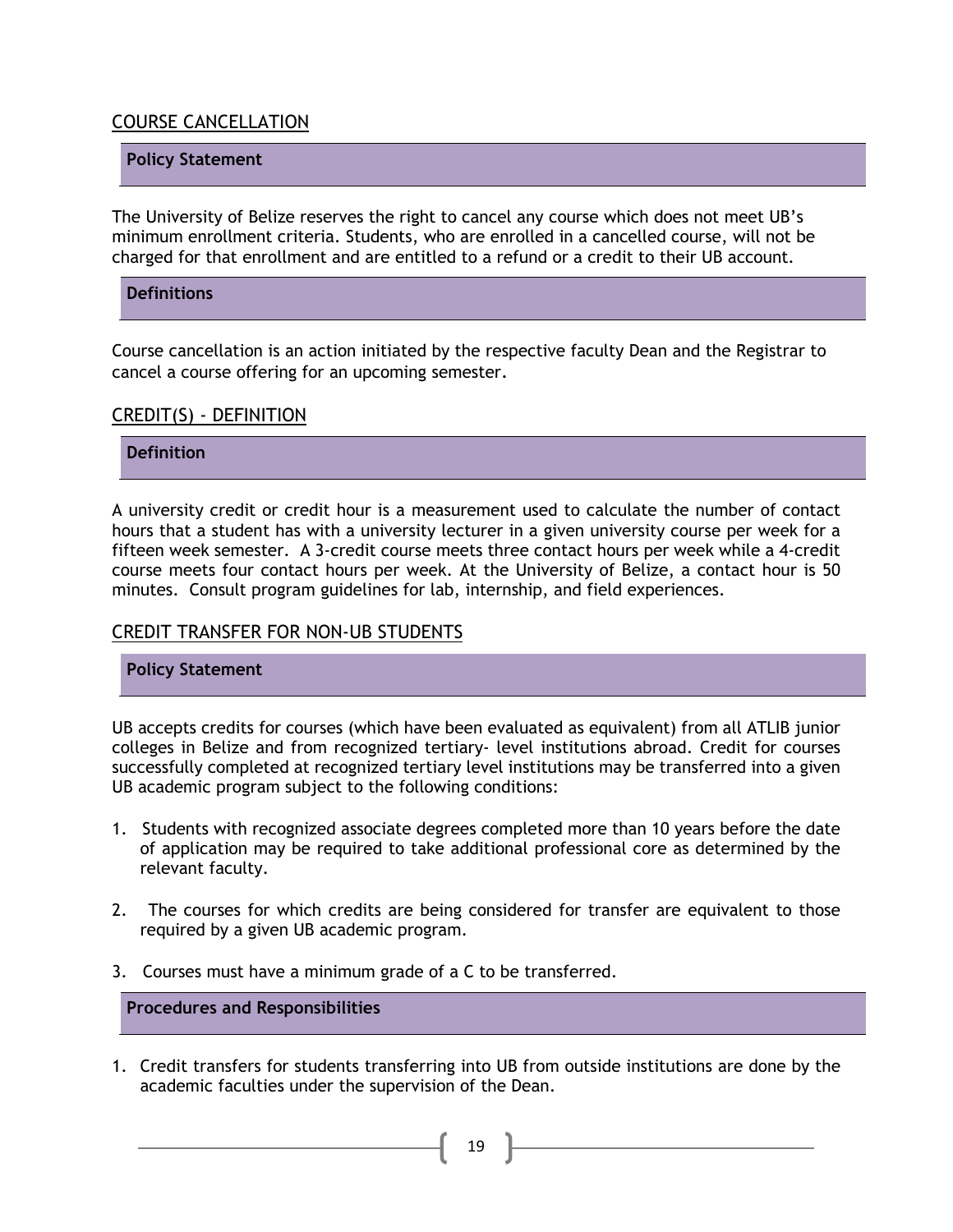- 2. The faculty reviews course outlines to determine equivalency with UB's courses.
- 3. During the application process students' transcripts are reviewed by the faculty to which the student is applying. The faculty determines which courses can be transferred and they prepare and submit to the Admissions office, a memorandum listing these courses. This memorandum is further submitted to the Registrar for input into the Student Records Management System.

#### CREDIT TRANSFER FOR UB STUDENTS

#### **Policy Statement**

Students who complete a Certificate, Diploma, Associate, or Bachelor Degree at the University of Belize (amalgamated institutions included) and then pursue a second UB academic program will have the relevant UB credits transferred into their second academic program as they are seen as continuing their studies in one institution. These UB students are not held to the credit transfer procedure for students entering the university from outside institutions.

### **D**

#### <span id="page-19-1"></span>DEAN'S HONOR LIST

**Policy Statement**

All full time students taking 12 credit hours or more and all part time students taking 11 credit hours or less, who achieve GPAs of 3.5 or better in a given semester, will be placed on the Dean's Honor List for the semester. Dean's Honor Lists are posted by Deans of the four Faculties and by Registrar.

#### <span id="page-19-0"></span>DEFFERED FINAL EXAMINATION

**Policy Statement**

A deferred final examination may be given to students who provide written justification of reasons for their absence from a final exam, including personal health reasons and death in immediate family. The deferred examination must be prepared especially for the student after he or she requests it.

#### **Definitions**

A deferred final examination is a test prepared for a student who for acceptable reasons is unable to sit the final exam set for the group of students registered in a course.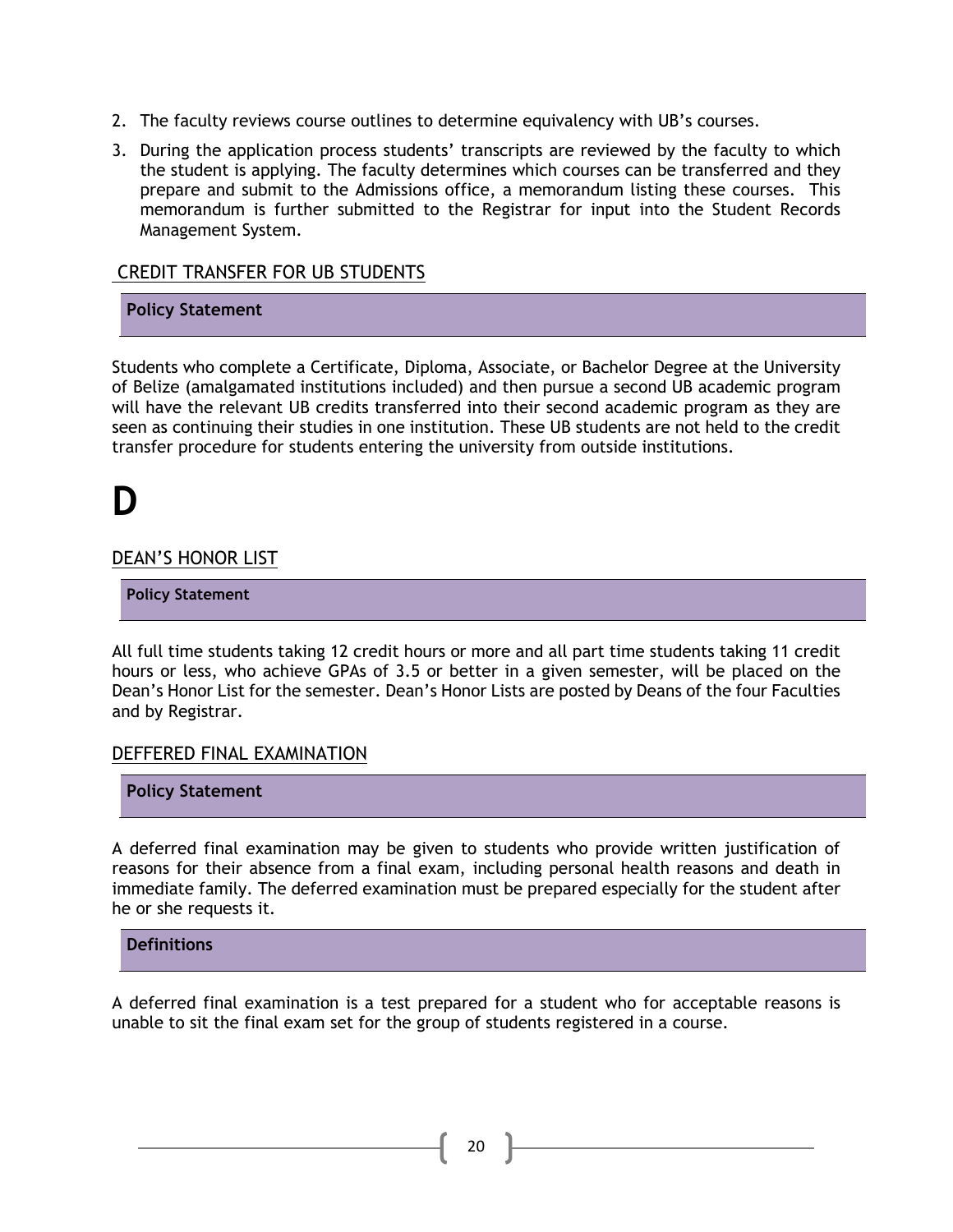#### **Procedures and Responsibilities**

- 1. The student must fill out and submit a "Deferred Examination" request form available from the Records Office within a week of the scheduled date of the examination.
- 2. The student pays to the accounts department, a fee of \$50 for each deferred examination
- 3. The Accounts Department will pay the faculty member/s \$50 for making each deferred examination.
- 4. The student must sit the exam by date and time set by the instructor, within 10 days of the end of exam period. (Prior to date set for submission of grades). If requires a later date, an "Incomplete Form" should be submitted.

#### <span id="page-20-0"></span>DEVELOPMENTAL STUDIES

#### **Policy Statement**

The University of Belize provides opportunities for applicants who do not meet UB's academic entrance requirements by offering remedial courses that would better prepare them for college. These courses are offered through UB's ODL Unit (formerly the Adult and Continuing Education (ACE) Unit). After taking such courses applicants may reapply for admission into one of UB's programs.

### **F**

<span id="page-20-1"></span>FIELD TRIP (ACADEMIC)

**Policy Statement**

All academic requirements and regulation apply to all academic field trips.

See the Student Handbook/catalog for requirements for Field Trips.

#### <span id="page-20-2"></span>FINANCIAL OBLIGATIONS

**Policy Statement**

Transcripts, diploma and certificates will not be released to any student who has not settled all financial obligations to the University or who is in unauthorized possession of University property.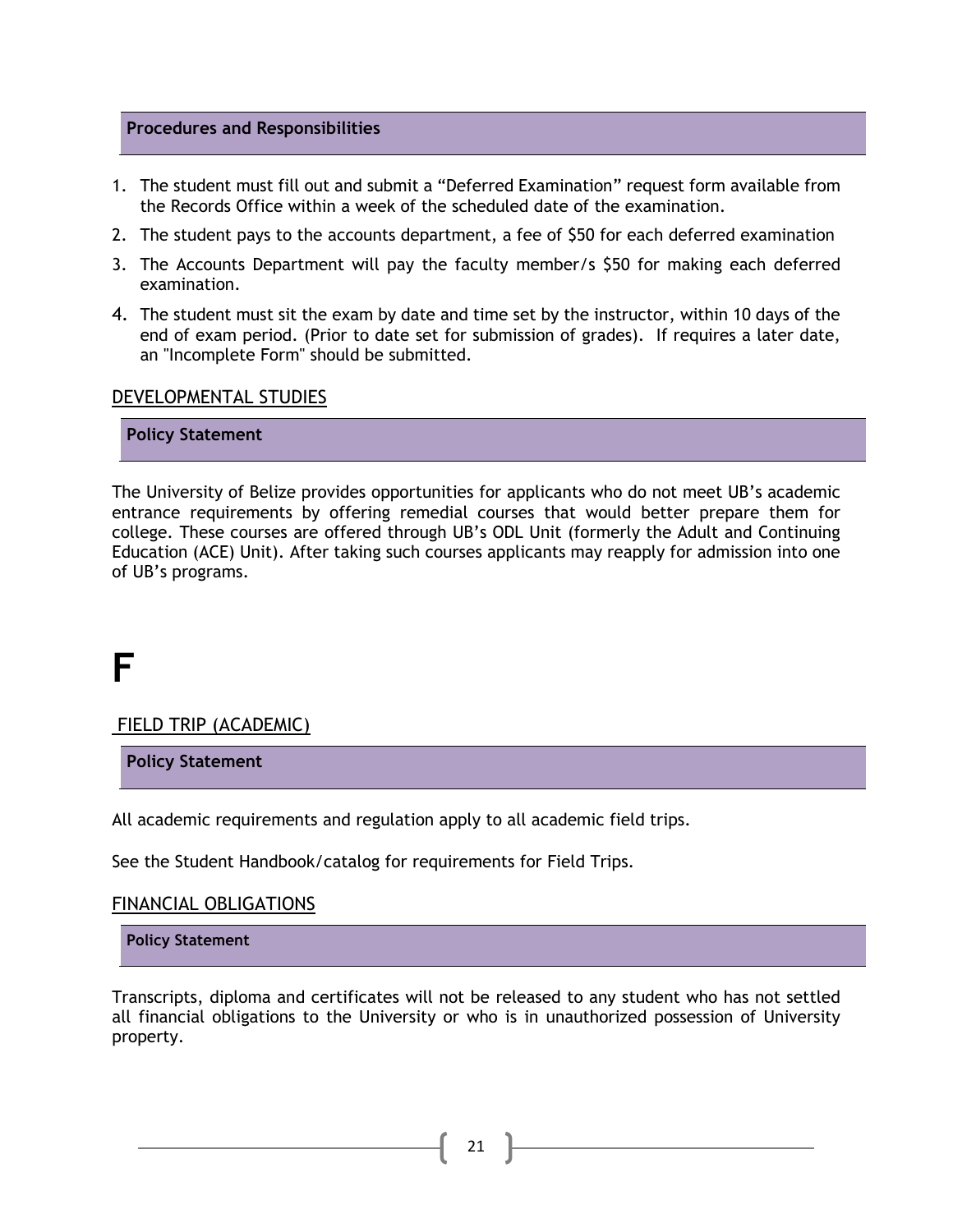#### <span id="page-21-0"></span>GOOD ACADEMIC STANDING

#### **Policy Statement**

To be in good academic standing, students are required to maintain a cumulative grade point average (CGPA) of 2.0. This is the university's indication that a student is performing at an acceptable standard. If a student's CGPA falls below 2.0 the student will be placed on academic probation. (See Policies Definitions and Procedures for **Academic Probation**)

#### <span id="page-21-1"></span>GRADE APPEAL

**Policy Statement**

Students may request a review of a grade from a course if they believe that they have a valid reason for challenging the grade, This is based on the assumption that sometimes human errors are made that can be resolved through communication.

#### **Procedures and Responsibilities**

- 1.Students should first consult with the lecturer to resolve the issue *within ten (10) business days* after the semester grades are released. The lecturer must document the response and both the lecturer and student must sign the documented response.
- 2.If there is no resolution at this level, a student appeals the grade in writing to the Chair of the department in which the course was offered. The Chair then meets with the instructor and student. If the lecturer in question is the Chair then an alternate Chair is assigned by the Dean. The Chair will hear both sides, weigh the evidence and comments, and determines if a grade adjustment is warranted. The results of this meeting must be documented and signed by all parties involved. If all parties agree, the process stops. This process must take place within *ten (10) business days* after meeting with the lecturer.
- 3.Department Chairs are responsible to ensure that final examination papers are kept for at least one year after examinations are given to allow students to review their performance and to facilitate grade appeals.
- 4. If a student continues to believe that his or her grade is incorrect, the student must file, in writing; his/her side of the issue and include all supporting evidence (graded papers, tests, course outline, copy of meeting's report with the Chair, etc.). The letter of appeal is to be written and submitted to the Dean of the Faculty in which the course in question was offered, along with a receipt for the \$50 Grade Appeal Fee.
- *5.*This appeal must be filed within *one (1) business week* after the meeting with the Chair. The fee is refunded if the appeal is successful. *Appeals filed after this time period will not be considered.*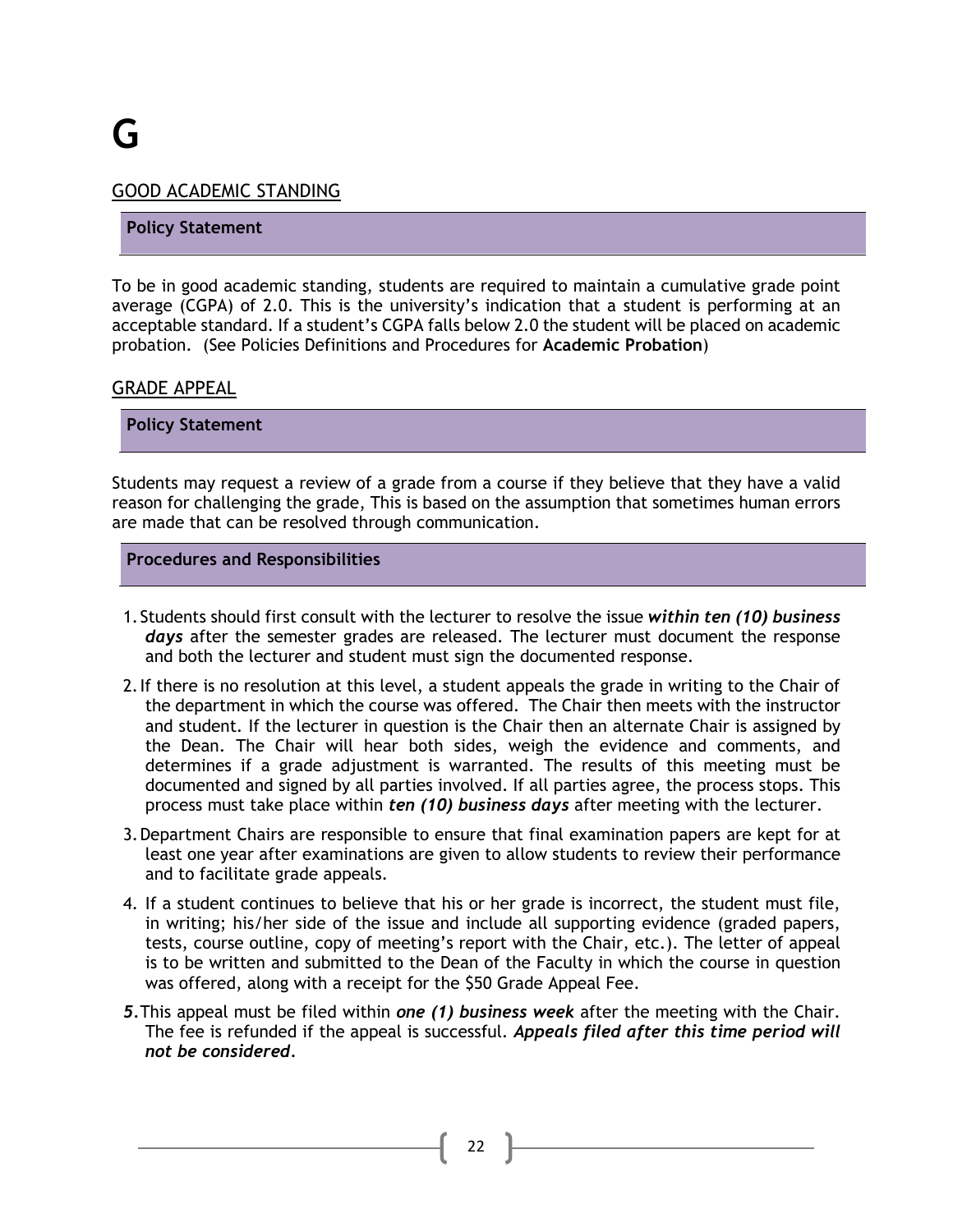- 6.Upon receipt of the documentation and copy of the receipt, the Dean will submit documentation to the Vice-President who appoints a Dean outside the faculty from which the grade appeal arises as chair of the Grade Appeals Committee.
- 7.The members of the Grade Appeals Committee are: the Dean appointed by the VP who acts as Chairperson, the student's faculty Dean, a Department Chair (selected by the Dean chairing the Grade Appeal Committee), the Dean of Student Affairs, and a student appointed by the Student Government of the campus where the appeal is made. The committee may keep the grade or recommend a change. The decision is final. The decision must be communicated to the student within *ten (10) business days* of receiving the formal Grade Appeal.
- 8.After the outcome is communicated to the student, the Chair of the Committee writes a detailed report of the proceedings.

This report with all documentation submitted by student and faculty, minutes of the sessions, outcome communication and any other communication are submitted to the Office of Student Affairs for centralized safekeeping. All documentation relating to the grade appeal are confidential and shall be disclosed only to those persons who have a right to the information by virtue of their role in the grade appeal process. After ten (10) years, the file shall be destroyed.

*\*This process shall be expedited if the student filing the appeal is hoping to graduate.*

#### <span id="page-22-0"></span>GRADE - FINAL

#### **Policy Statement**

Instructors design their course assessment schemes to reflect the standards prescribed by the UB Grading System and Letter Grade Key. Students are informed of such schemes of assessment in their course outlines during the first week of classes. All grades turned in to the Records Office at the end of the semester are final. Only an instructor can change a grade by completing the "Change of Grade Form" available in the Office of the Registrar detailing the reasons for the change. For example, **grade changes are approved for miscalculations but NOT for completion of work after the final grades have been submitted**. A grade change may be done by the instructor within one semester after the official release of grades with the permission of the Dean of the faculty that offered the course in question.

#### <span id="page-22-1"></span>GRADE KEY (LETTER)

- **A- to A:** Work of the highest quality. Students have mastered nearly all to all of the course material.
- **B to B+:** Work of high quality. Students have mastered most of the course material.
- **C to C+:** Work of acceptable quality. Students have mastered the majority of the course material.
- **D to D+:** Work of barely acceptable quality. Students have mastered some of the course material.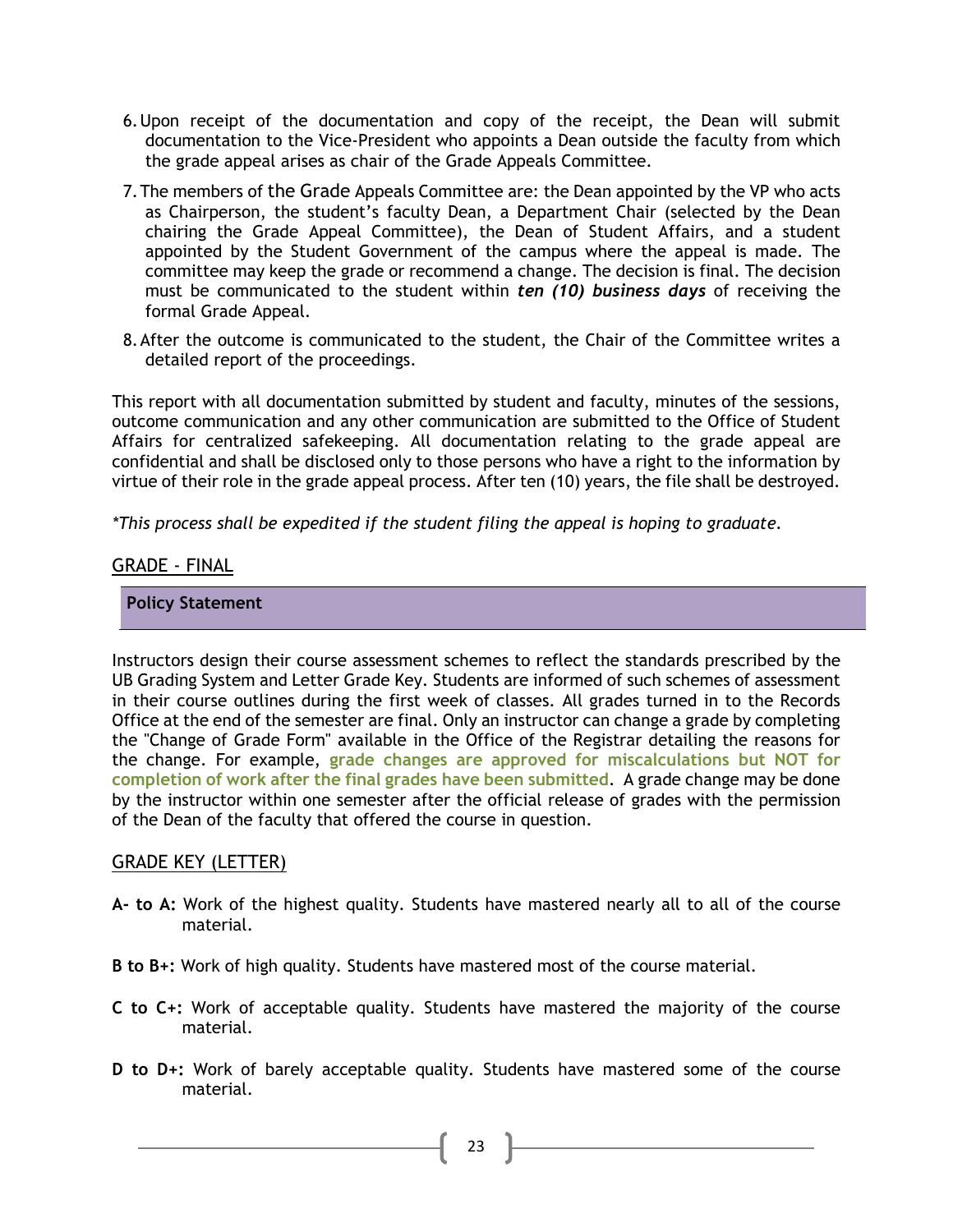- **F:** Work of unacceptable quality. Students have mastered little of the course material.
- **I:** Incomplete
- **W:** Withdrawn after the drop/add deadline but before the deadline for unqualified withdrawal.
- **WP:** Withdrawn while passing after deadline for unqualified withdrawal. These courses have no impact on students' grade point average.
- **WF:** Withdrawn while failing after deadline for unqualified withdrawal. These courses have no impact on students' grade point average.
- **P/F:** Pass/Fail. A "P" grade is given for work of acceptable quality in these classes. An "F" grade in one of these courses means that the course must be repeated. P/F grades have no quality points associated with them and as such do not affect students' G.P.A.s.
- **NR:** "Not Reported" This code means that no grade has been reported to the Records Office?
- NG: "Not Graded. This may also be submitted by instructor to demonstrate that the student did not attend sessions beyond the drop/add period, thus was not allotted a grade.

#### <span id="page-23-0"></span>GRADE POINT AVERAGE

#### **Policy Statement**

The grade point average, or GPA as it is commonly known, is the numerical representation of students' accumulated academic performance at the university. Each letter grade has a numerical equivalence as detailed in the university's grade scheme. At the end of the semester, the Records Office calculates the GPA as per example below:

|  |  | Name of Student: John Doe |
|--|--|---------------------------|
|--|--|---------------------------|

| Course         | Grade | <b>Credit</b> | Quality<br>Weighting | Quality<br><b>Total</b><br><b>Points</b> |
|----------------|-------|---------------|----------------------|------------------------------------------|
| MATH121        | B     | 3             | 3                    | 9                                        |
| <b>ENGL111</b> | A     | 3             | 4                    | 12                                       |
| <b>NRMP101</b> | $C+$  | 3             | 2.5                  | 7.5                                      |
| <b>SPAN102</b> | B     | 3             | 3                    | 9                                        |
| <b>Total</b>   | ۰     | 12            |                      | 37.50                                    |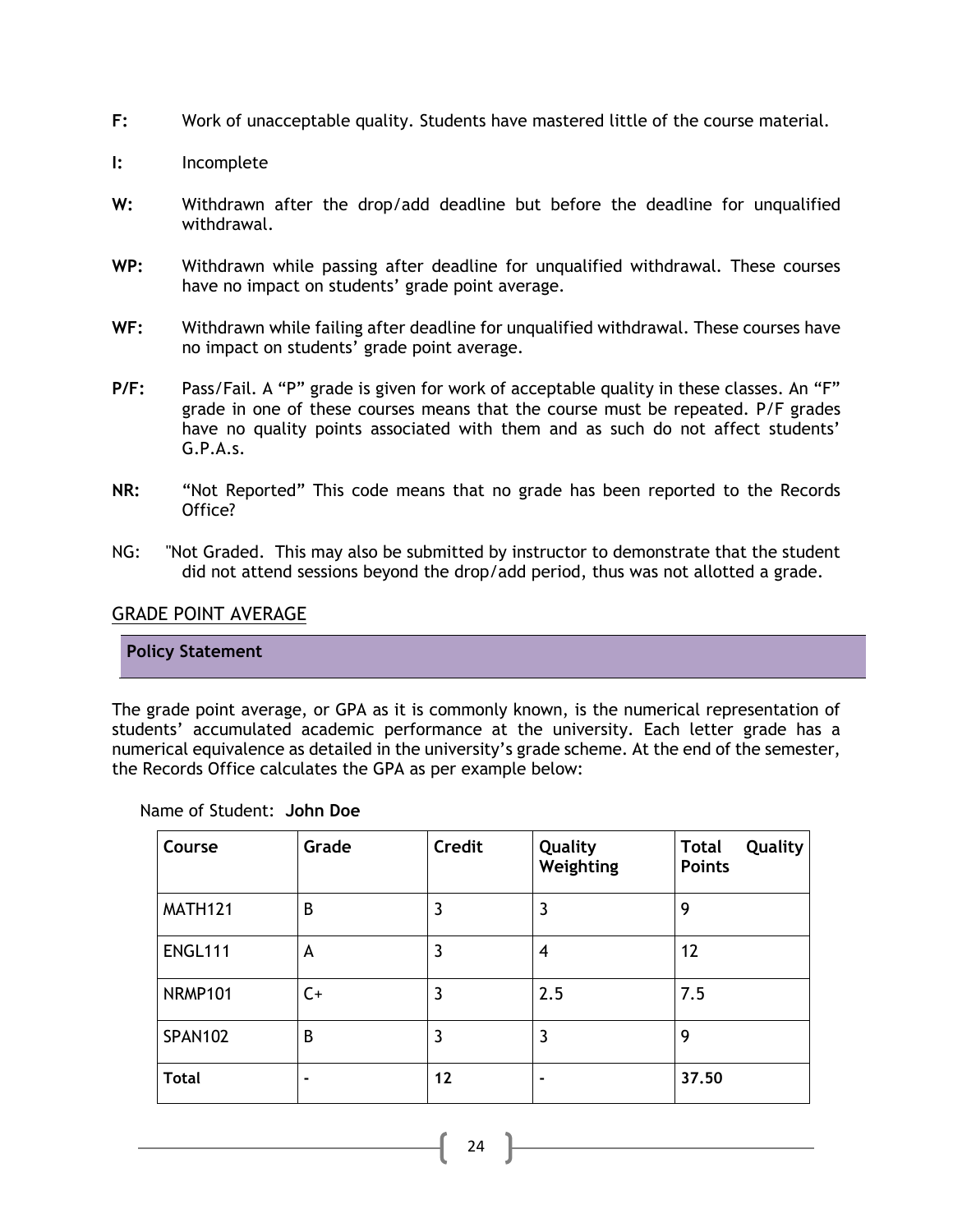GPA = 37.5/12 = 3.125 = **3.13**

The University of Belize rounds off G.P.A. to two decimal points so this student's grade report would show a G.P.A. of 3.13 for the grades shown.

#### <span id="page-24-0"></span>GRADE REPORT

**Policy Statement**

Each student is entitled to one free copy of his/her grade report per semester.

<span id="page-24-1"></span>GRADING SYSTEM – UB

| Description                                     | Letter | Range      | Quality |
|-------------------------------------------------|--------|------------|---------|
| <b>Excellence</b>                               | A      | $95 - 100$ | 4.00    |
|                                                 | А-     | $90 - 94$  | 3.75    |
| <b>Exceeds Professional</b><br><b>Standards</b> | $B+$   | $85 - 89$  | 3.50    |
|                                                 | B      | $80 - 84$  | 3.00    |
| <b>Professional Standards</b>                   | $C+$   | $75 - 79$  | 2.50    |
|                                                 | C      | $70 - 74$  | 2.00    |
| Marginal Performance                            | D+     | $65 - 69$  | 1.50    |
|                                                 | D      | $60 - 64$  | 1.00    |
| Failure                                         | F      | $00 - 59$  | 0.00    |

#### <span id="page-24-2"></span>APPLICATION FOR PROGRAM COMPLETION/GRADUATION

#### **Policy Statement**

During the semester prior to the semester in which students expect to complete their programs, they must review their program record and formally apply for completion. Only upon formal application can students' records be reviewed, a determination of their completion status made, and commencement information be forwarded to them. A candidate for any certification is required to file a formal application by completing the appropriate form available in the Records Office.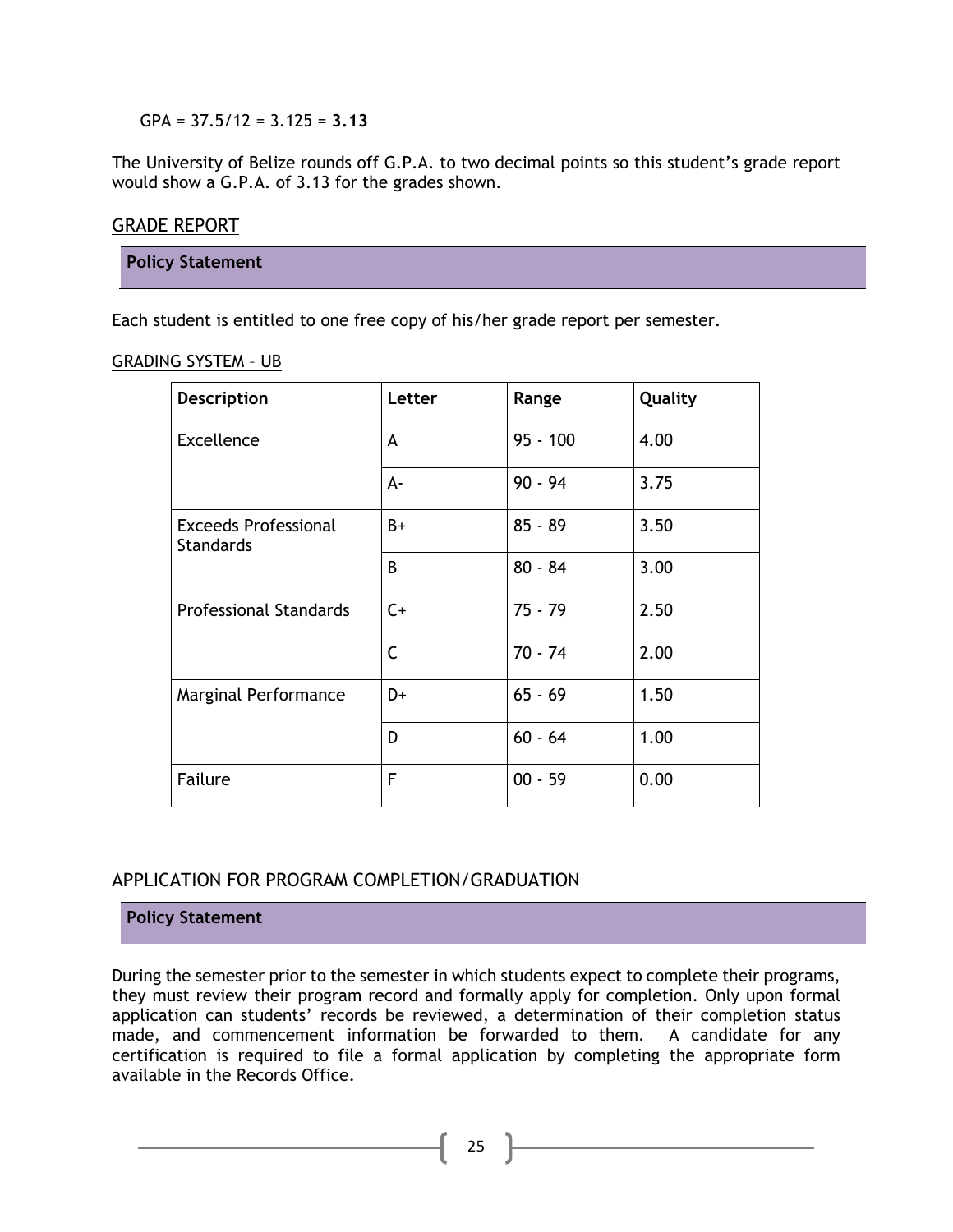The university clears students three times a year (at the end of the each semester and at the end of the summer); and distributes certificates and degrees two times a year (at each graduation ceremony). Since 2010, the university hosts two public graduation ceremonies per year—one in February and another in June.

#### **Procedures and Responsibilities**

- 1. Students must apply within the application deadlines (last Monday of February for Summer completion; last Monday of April for December completion; and the last Monday of September for May completion). If a student does not apply on schedule then his or her application for completion will be put forward to the next graduation cycle.
- 2. The application must be submitted to the Records Office by the specific deadline listed in the Academic Calendar, and must be accompanied by the appropriate graduation fee.
- 3. A proof of name change must be submitted for one's name to appear differently on the diploma from what is currently in the student's permanent record.
- 4. The Records Office responds to every application for graduation in writing to inform students of the courses left for them to fulfill graduation requirements. If a student's application for graduation is denied, then he or she will have to reapply subsequently to be cleared for graduation.
- 5. Students, who have completed their program requirements, must apply for completion/graduation within the 7/10 years span as explained in the Graduation Requirements Section.

#### <span id="page-25-0"></span>GRADUATION HONORS

#### **Policy Statement**

The university gives special honors to graduates who complete their academic programs with excellence. This is applicable only to students who complete a bachelor degree. The university will recognize graduates who achieve cumulative grade point averages between 3.50 and 3.64 as graduated Cum Laude, 3.65 and 3.84 as having graduated Magna Cum Laude. The university will also recognize graduates who achieve cumulative grade point averages from 3.85 to 4.0 as having graduated Summa Cum Laude, and will mark this distinction on their diplomas. **(This is NOT applicable for the Master's Students).**

#### <span id="page-25-1"></span>ATTENDANCE AT GRADUATION CEREMONIES

#### **Policy Statement**

Candidates for any certificate, diploma, or degree are expected to participate in Graduation Exercises.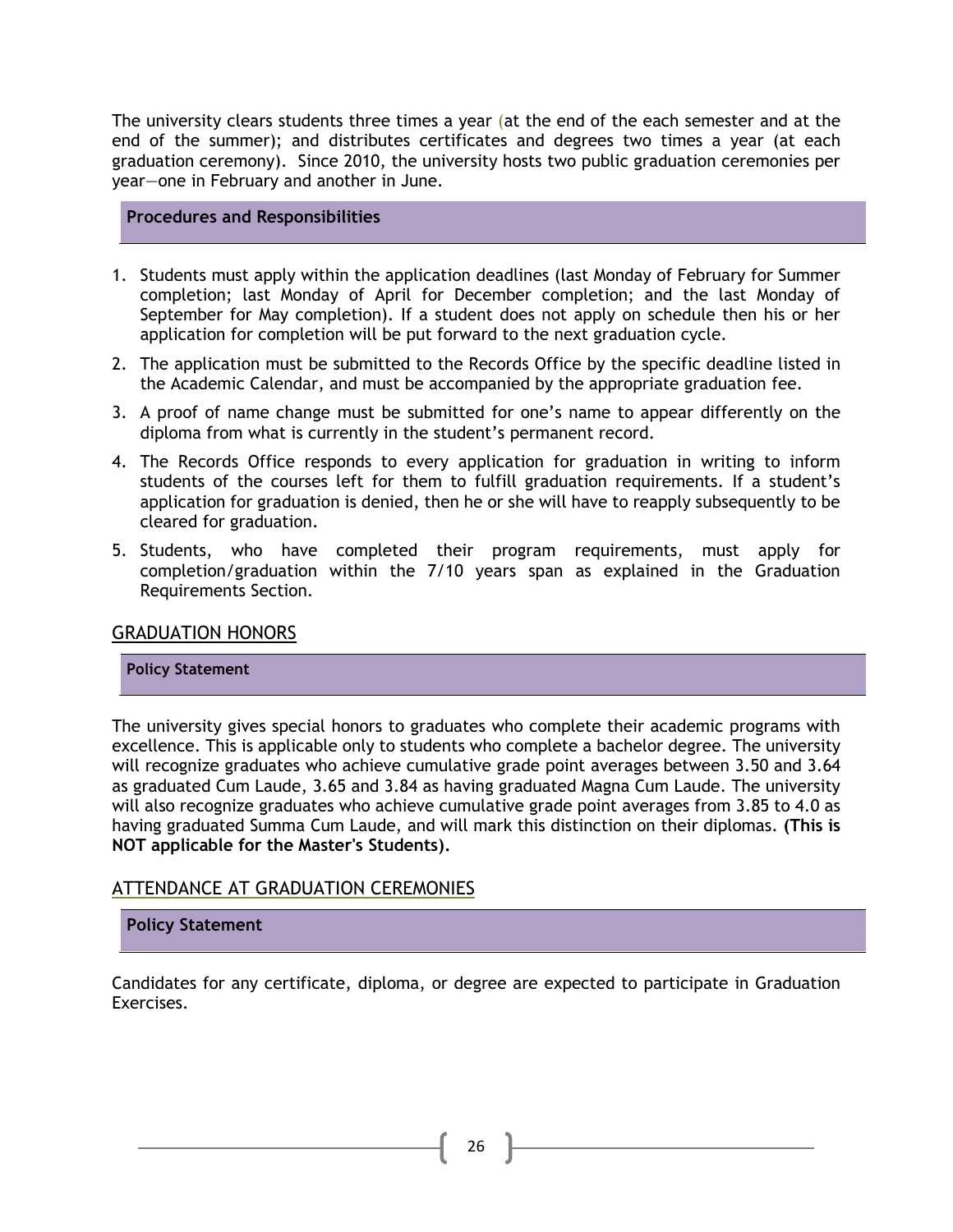#### <span id="page-26-0"></span>GRADUATION REQUIREMENTS

#### **Policy Statement**

All students in Bachelor programs must complete their program of study within 10 years. All students in Associate programs must complete their program of study within 7 years. *This policy is only applicable to students who entered UB from January 2008.*

Students, who entered the university before January of 2008, will be cleared for graduation using the graduation criteria in effect at the time of their entrance into UB.

#### **Procedures and Responsibilities**

To be eligible for any certificate, diploma, or degree, students are required to comply with the following:

- 1. Successfully complete all courses prescribed by their respective academic program, or equivalent courses recognized by UB,
- 2. Achieve a cumulative grade point average of 2.0 or above,
- 3. Meet the minimum residency requirement stipulated by UB, (50% of professional cores must be done at UB)
- 4. Apply using the appropriate form by the deadline which is one semester before anticipated graduation,
- 5. Clear all financial obligations to UB.
- 6. Achieve a grade of C or above in all Support Core Courses,
- 7. Achieve a grade of C or above in all Professional Core Courses and an average of 2.5 for all Professional Core Courses,
- 8. Achieve a grade of C in all Math and all English courses from the General Core and Core and at least a minimum pass (D) in all other General Courses,
- 9. Achieve a grade of "D" or above in all Elective Courses.
- 10.Meet any additional requirements as set out in their program of studies.

#### INCOMPLETE

#### **Policy Statement**

In cases of illness, personal emergency of a student or an instructor, institutional demands, or other institutional constraints, a student may be given a grade of "I" to indicate that they did not complete the course.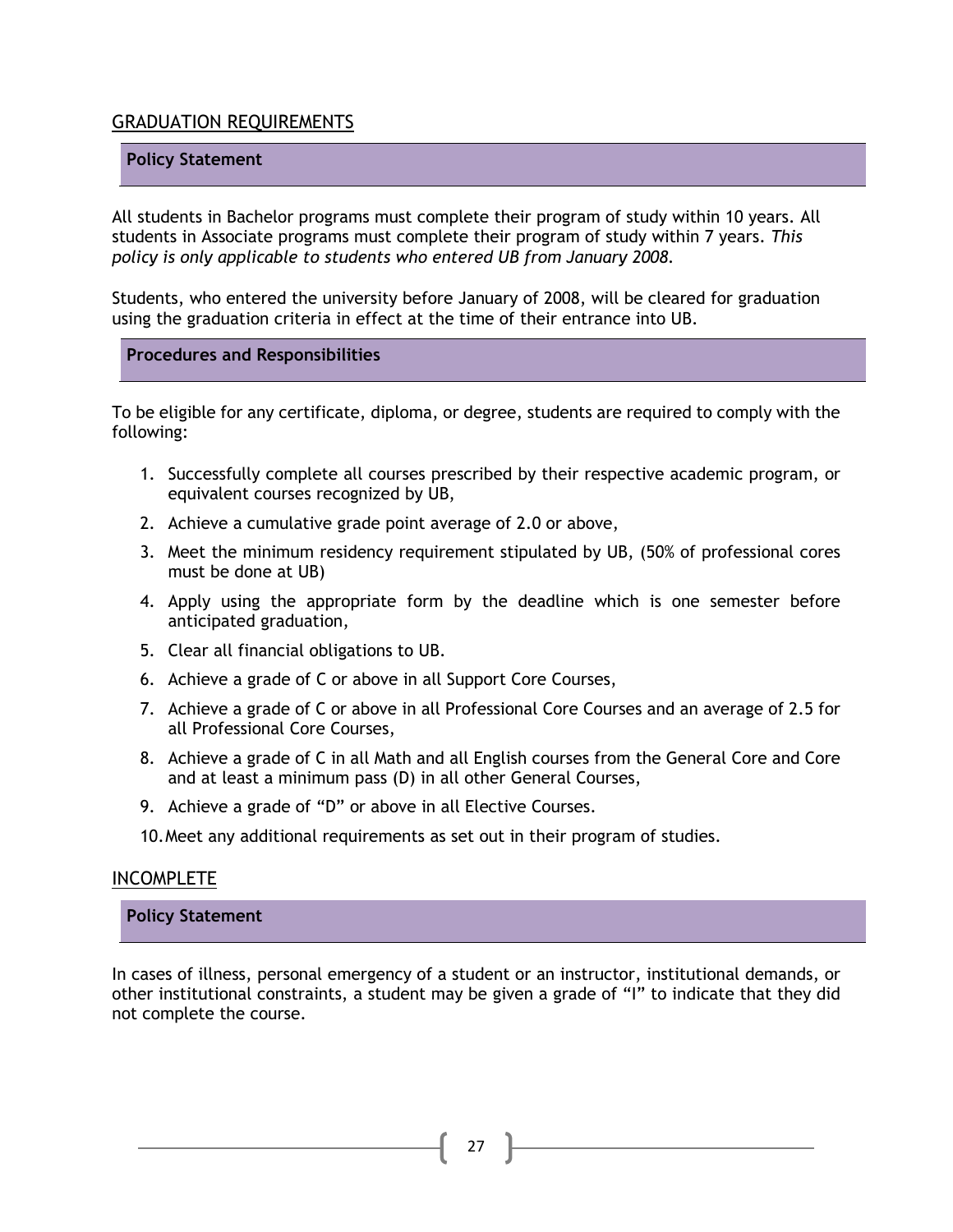#### **Procedures and Responsibilities**

- 1. To receive a grade of "I", a student must first apply to the Lecturer with appropriate documentation before the last day of classes.
- 2. A lecturer assigns an "I" grade upon clear understanding that legitimate, extenuating circumstances prevent a student from completing course requirements in the regular time assigned. A student must initiate this agreement by applying to the lecturer using the Incomplete Contract Form available in any of the University's Records Offices.
- 3. If an incomplete grade is granted, course requirements should be completed by the end of the following semester excluding summer.
- 4. If a lecturer awards an 'Incomplete' grade, he or she must detail the work to be completed and the criteria against which it should be graded for the student to complete the course on the contract for
- 5. If more time is needed to remove the incomplete, a further one semester will be granted and a fee of \$166 per credit hour will be levied.
- 6. If course requirements are not completed by the end of the second semester, the incomplete grade will be automatically converted to "F".
- 7. All instructors must consult with their department chairs before granting incomplete grades.

#### <span id="page-27-0"></span>INDEPENDENT STUDY COURSES

#### **Policy Statement**

The University of Belize provides opportunities for students to explore areas of study that enhances their skills and knowledge beyond the courses in the programs in which they are enrolled. This is often done through Independent study courses.

#### **Definitions**

An Independent Study is a course that is relevant to but not included in any approved program sequence. Students receive specific instruction/guidance from a faculty member who is selected by the Dean and who agrees and is assigned to the course.

- 1. To apply for an Independent Study Course students must first seek the approval of their faculty Dean.
- 2. The Dean will identify an instructor, and in consultation with him/her will make arrangements for the Independent Study.
- 3. In consultation with the Registrar, the Dean and the instructor will assign an appropriate title and number to the Independent Study course if a title does not yet exist.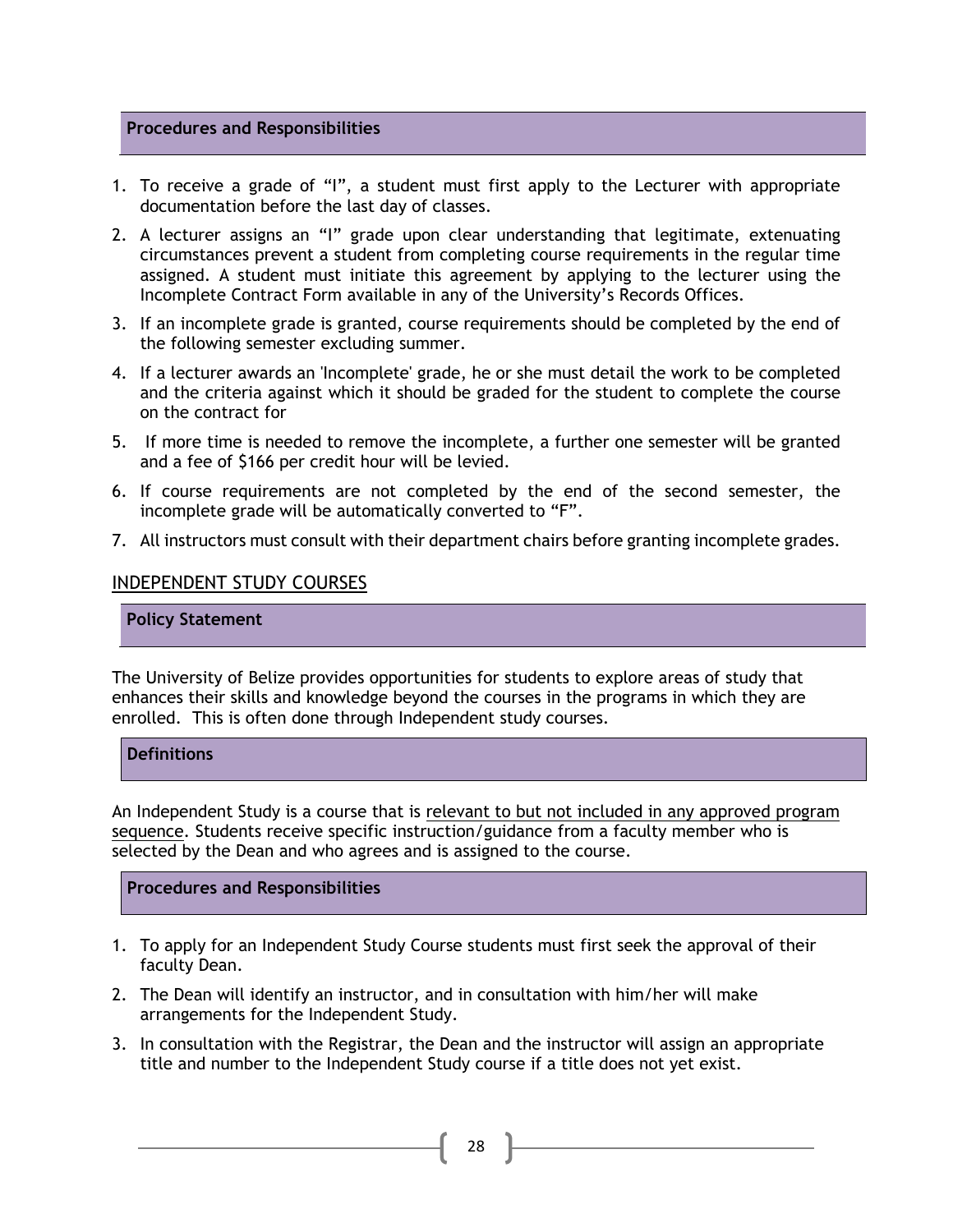- 4. Before the contract is approved, the instructor must submit a full syllabus with anticipated methodology, evaluation system and outcomes for approval by the Dean. Instructors should meet with each student for a minimum of two-thirds of the regular contact hours and a maximum of the full number of credit hours (E.g. a minimum of 30 contact hours and a maximum of 45 contact hours for a 45 hour course)
- 5. Students must complete an Independent Study Contract which is filled out in triplicate. One copy is kept in the student's file at the Faculty and one copy is sent to the Registrar. The student should retain the third copy.
- 6. Students cannot enter into a contract for an Independent Study after registration.
- 7. A fee of \$500 additional to regular tuition will be charged at registration for each off sequence course.
- 8. A maximum of two students can register for an Independent Study course and the \$500 fee is divided between them. Each student must pay their portion of the fee to the Accounts department.

## **L**

#### <span id="page-28-0"></span>LETTERS

**Policy Statement**

Students must pay a fee of \$15 to the Account Department for each letter (in-school, embassy, completion, etc.) prepared by the Records Office before the document is prepared. An express fee of \$20 may be charged for urgent service.

## **N**

#### NON-DEGREE SEEKING STUDENT

A non-degree seeking student is someone who is enrolled on a semester-by-semester or course-by-course basis and has not been accepted as a regular student pursuing a degree.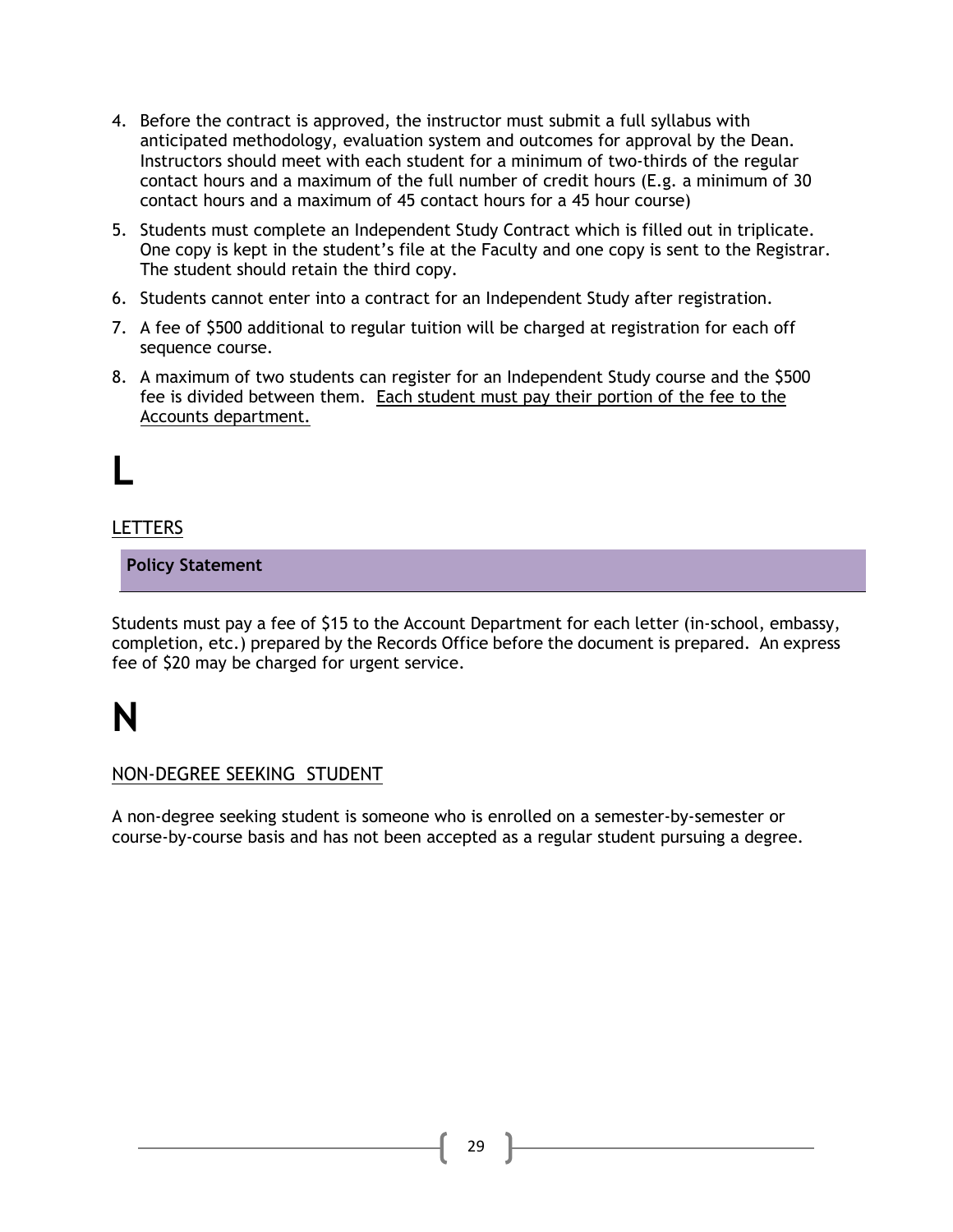# **O**

#### <span id="page-29-0"></span>OFF SEQUENCE COURSE

#### **Policy Statement**

In extreme cases as judged by the student's faculty Dean, courses regularly offered by the university may be made available to students as an off sequence course. In such cases, a student **can take only two regularly scheduled courses** as off sequence within his or her entire UB program. If a course is scheduled for a particular semester, that course will not be made available as off sequence during that semester.

**Definitions**

An Off Sequence course is one that appears on a student's program sequence but which the student is requesting to take in the semester in which the course is not offered.

#### **Procedures**

- 1. To apply for an Off Sequence Course students must first seek the permission of their advisor/Chair and approval of their faculty Dean.
- 2. The Dean will identify/approve an instructor, and in consultation with him/her will make arrangements for the students to take the course as Off Sequence.
- 3. Before the contract is approved, the instructor must submit to the Dean a course outline following the university format. Instructors should meet with each student for a minimum of two-thirds of the regular contact hours and a maximum of the full number of credit hours (E.g. a minimum of 30 contact hours and a maximum of 45 contact hours for a 45 hour course)
- 4. Students must complete an Off Sequence Contract which is filled out in triplicate. One copy is kept in the student's file at the Faculty and one copy is sent to the Records' Office. The student should retain the third copy.
- 5. The Off Sequence Contract along with the Course Outline and evidence of Dean's approval must be submitted to the Records Office by the Dean's Office and should be entered in Xenegrade and paid for during the registration period.
- 6. A fee of \$500 additional to regular tuition will be charged at registration for each Off Sequence course.
- 7. A maximum of two students can register for an Off Sequence Course with a given instructor and the \$500 fee is divided between them. Each student must pay his or her portion of the fee to the Accounts department.
- 8. When entering the information in the SRM system, the records assistant must enter OS for Off Sequence
- 9. When registering to take an Off Sequence course, students must place the code OS in the column labeled status.
- **10.** All financial obligations to UB must be cleared by student before allowed to take an Off Sequence Course. **(Instructors will NOT BE PAID for Off Sequence until ALL arrears are paid by student).**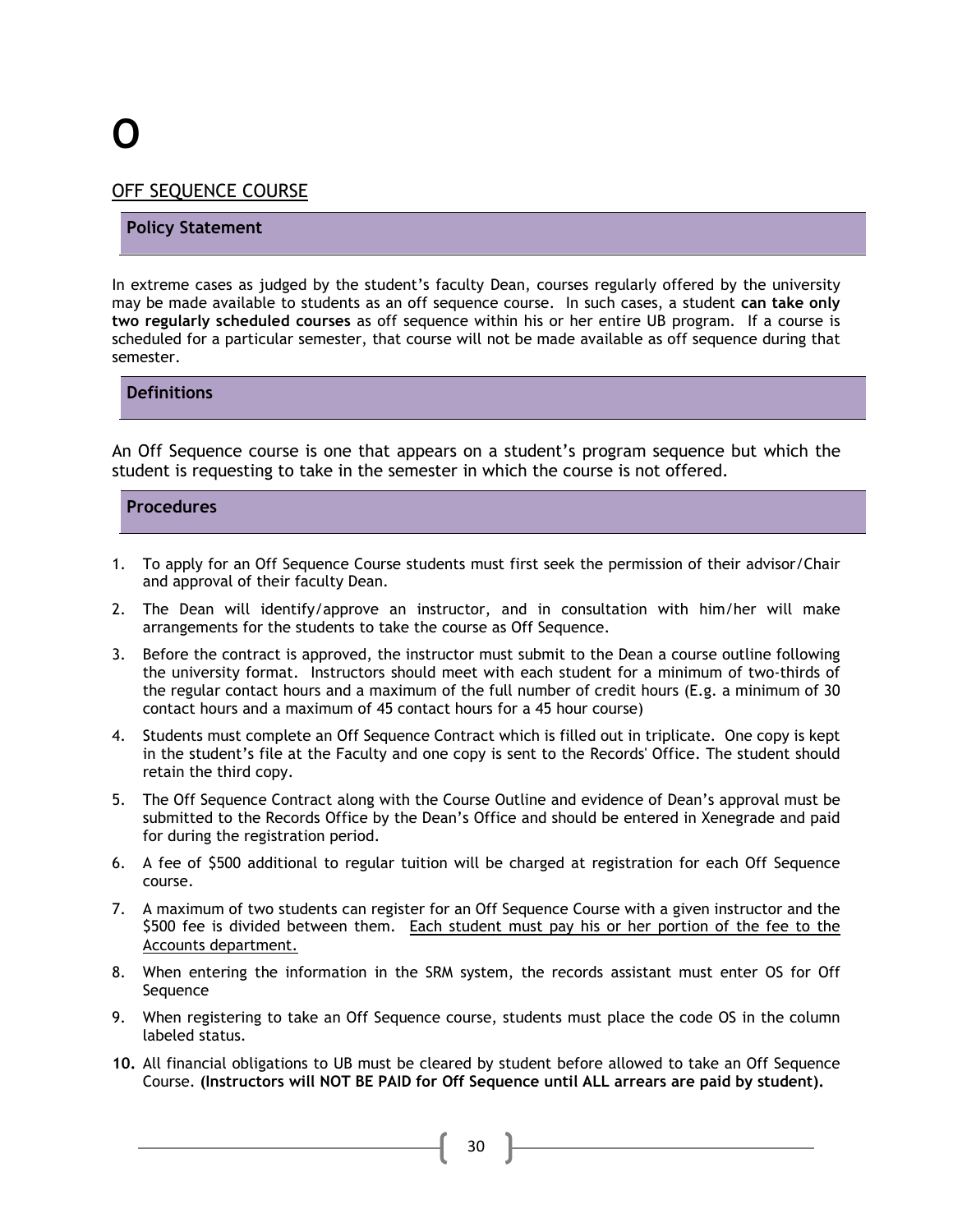## **P**

#### <span id="page-30-0"></span>PREREQUISITES

#### **Policy Statement**

Before taking upper level courses, students may be required to take pre-requisite courses. Students must ensure that they have the pre-requisites for every course in which they plan to register.

Procedures and Responsibilities

- 1. It is the students' responsibility to check with their advisors and the course instructors to ensure that they are eligible to sit in a course.
- 2. Students should ensure that grades for pre-requisite courses are "C" or above in order to register for any higher level courses.
- 3. Students will be unable to register online for higher level courses without the "C" grade for pre-requisites. Thus, may be unable to register for higher level courses during Early registration period until grades are released.

#### <span id="page-30-1"></span>PROGRAM CHANGE

#### **Policy Statement**

The University allows students to change their major after they have been admitted into the institution. Students may change majors by completing the appropriate form obtained from the Records Office at their respective campus/center. The completed Program Change Application Form must be signed by the Dean of the Academic Program the student is leaving and then submitted, along with an updated transcript, to the Dean of the Academic Program into which the student is seeking entrance.

- 1. Once the Dean of new program signs the form, the student must return the completed form to the Admission Office. Students keep their copy and the Records Office changes students' academic programs in their permanent academic records at UB.
- 2. Students who change majors will have to transfer classes from their earlier program into their new program following the credit transfer policy. Their grade point average in the new program will not include the work done in the previous program, except for the courses transferred into the new program.
- 3. Associate Degree students who are within nine credits of completing their degree can apply for transfer into a Bachelor Degree program. If they can register for the final courses and complete requirements of their Associate Degree programs during their last semester, they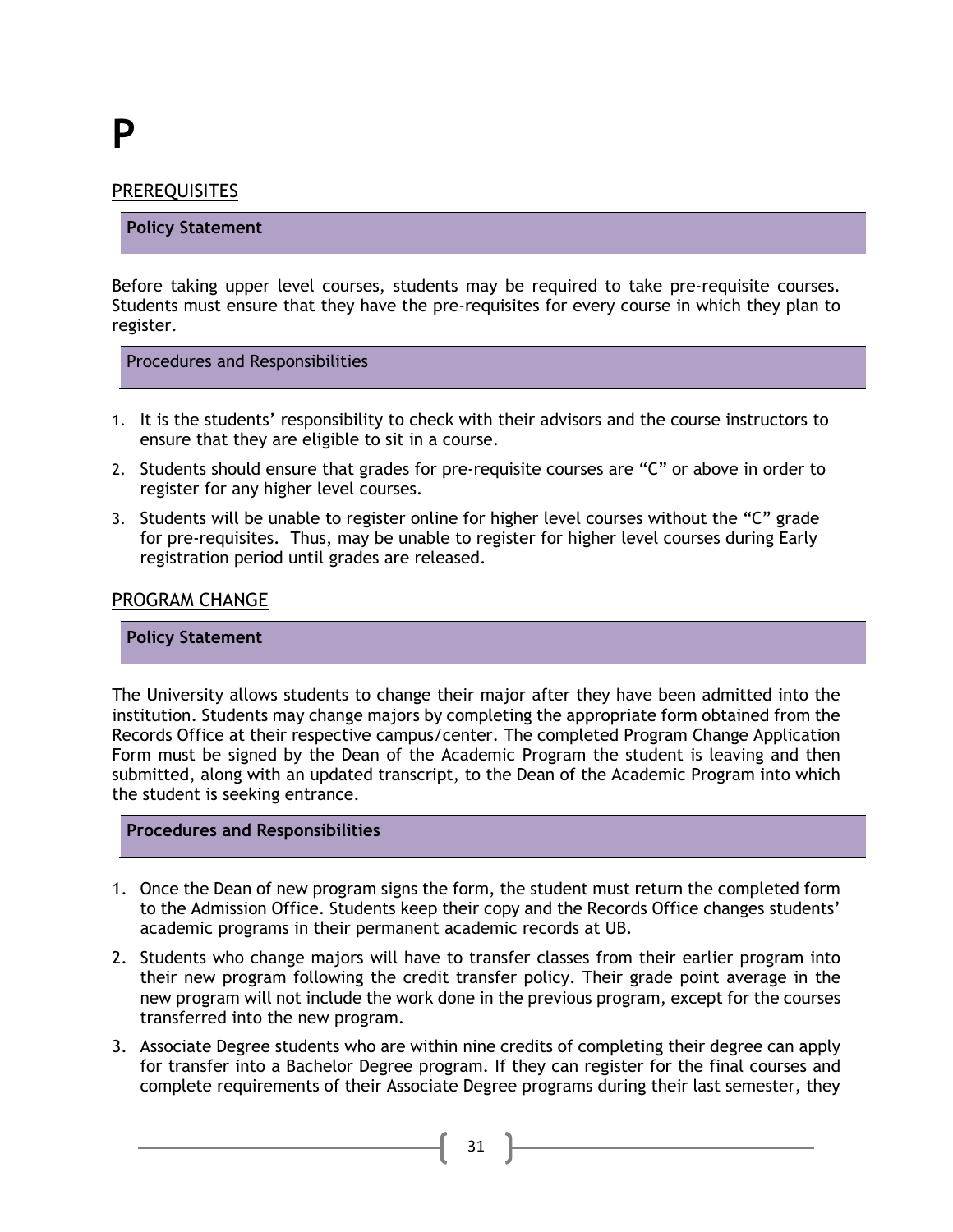- 4. can also change their program to the Bachelor level and start taking courses from their bachelor program.
- 5. Once they make the program change, they will have to pay the bachelor tuition for all courses they take from that point onward including their final Associate Degree courses.
- 6. Students who have been accepted into a program must complete one semester in that program before he/she can change program.
- 7. Students who wish to enter a second program (within one year—two semesters—after completing a previous program) should complete and submit the Program change which can be obtained from the Admissions Office. This will be considered application to the new program.

#### <span id="page-31-0"></span>PROGRAM INTAKE SUSPENSION

**Policy Statement**

The University of Belize may suspend any intake for a program that does not meet UB's minimum enrollment criterion of 25 tuition paying associate degree students and/or 15 tuition paying Bachelor degree students. Students who apply for programs that are suspended will be invited to switch their application to another program. Students who are entering a program and who register and pay for courses in a program that is suspended are eligible to receive the tuition and fees they paid for the course/s either refunded or credited to their UB account.

### **R**

<span id="page-31-1"></span>RECORD KEEPING

**Policy Statement**

To keep abreast of their academic progress at UB, students are responsible for keeping copies of their registration forms, grade reports, record of academic transfer and semester sequence of courses. Students should update their academic records with their grade reports at the end of each semester. Students must bring their semester sequence of courses with them to every advisory session.

#### <span id="page-31-2"></span>REGISTERING ON TIME

#### **Policy Statement**

Students are hereby expressly warned that failure to register during the specified deadline, either at registration, or late registration, shall preclude their attendance for the semester in question. In order to guarantee space in their desired classes, students must pay their registration costs and must do so on the same day that they finalize their course requests with their advisors. Students who register late must pay the required late registration fee.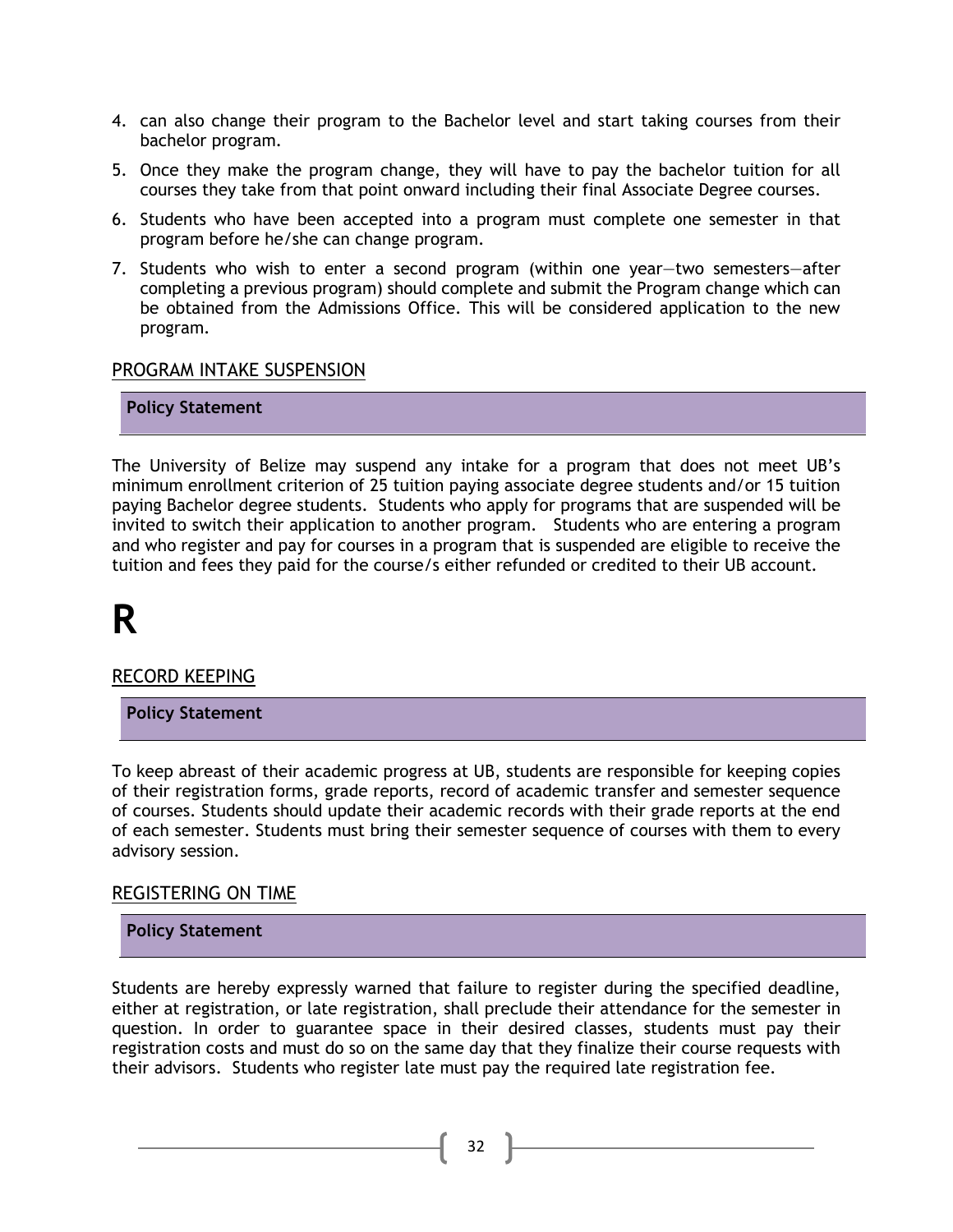In any instance, a student is not considered registered and will not be placed on any class list until he or she has paid all registration fees and the appropriate tuition, or signed a payment contract. Under normal circumstance no one will be allowed to register after the twelfth calendar day of a semester. [See Registration Process below]

#### <span id="page-32-0"></span>REGISTRATION

#### **Policy Statements**

The University of Belize Student Portal is an interface for students to review their personal records. Students can use this portal to access their academic record and other information as well as the tools needed to initiate several activities such as registering for courses, adding/dropping courses, changing sections of courses, viewing grade reports, viewing their program sequence and semester schedule and applying for graduation. A username and password is assigned to students during admission processing and is included in the letter of acceptance. Students use the username and given password to access the student portal. Students are urged to change their passwords after first log on. Students are also encouraged to keep their account information private and secure by changing their password on a regular basis. In addition students are strongly urged to keep a folder with all receipts, academic records and registration information for the duration of their studies.

- 1. Students may not attend classes without completing the registration process
- 2. All faculty members are required to block students from entering class if their names are not on the class lists. If students' names do not appear on a class list, the students should check with the Registrar's or Records Office immediately.
- 3. Students are not allowed to register for one section of a course and then attend another section. Students who violate this policy may end up with a grade of "**F"** for the course section which they abandon and will not receive any grade for the course section they attended.
- 4. Students may be de-registerd from the system if payment is not met by date set in the academic calendar.
- 5. Students who are de-registered can seek reinstatement by filling out the *Reinstatement after Purge Form or a* Registration Appeal form which can be obtained from the Records Office. Reinstatement cannot be made after the deadline stated in the academic calendar. Students MUST present a written note to the lecturer from the Registrar's Office to be readmitted into a course from which they were de-registered.
- 6. Students are not allowed to register for upper level courses that require pre-requisites if they have not completed those pre-requisites or receive a "C" or above on the prerequisite course. Lecturers reserve the right to ask the student to drop the upper level course if by chance a student registers for an upper level course without the required prerequisites.
- 7. Graduates from Junior colleges must confirm course transfers at the Registrar's Office. Students are reminded that only the Registrar's Office maintains students' official records.
- 8. Students are allowed to only drop courses or change sections during the Early Registration period. All other changes will have to be made during the Registration or Add/Drop period.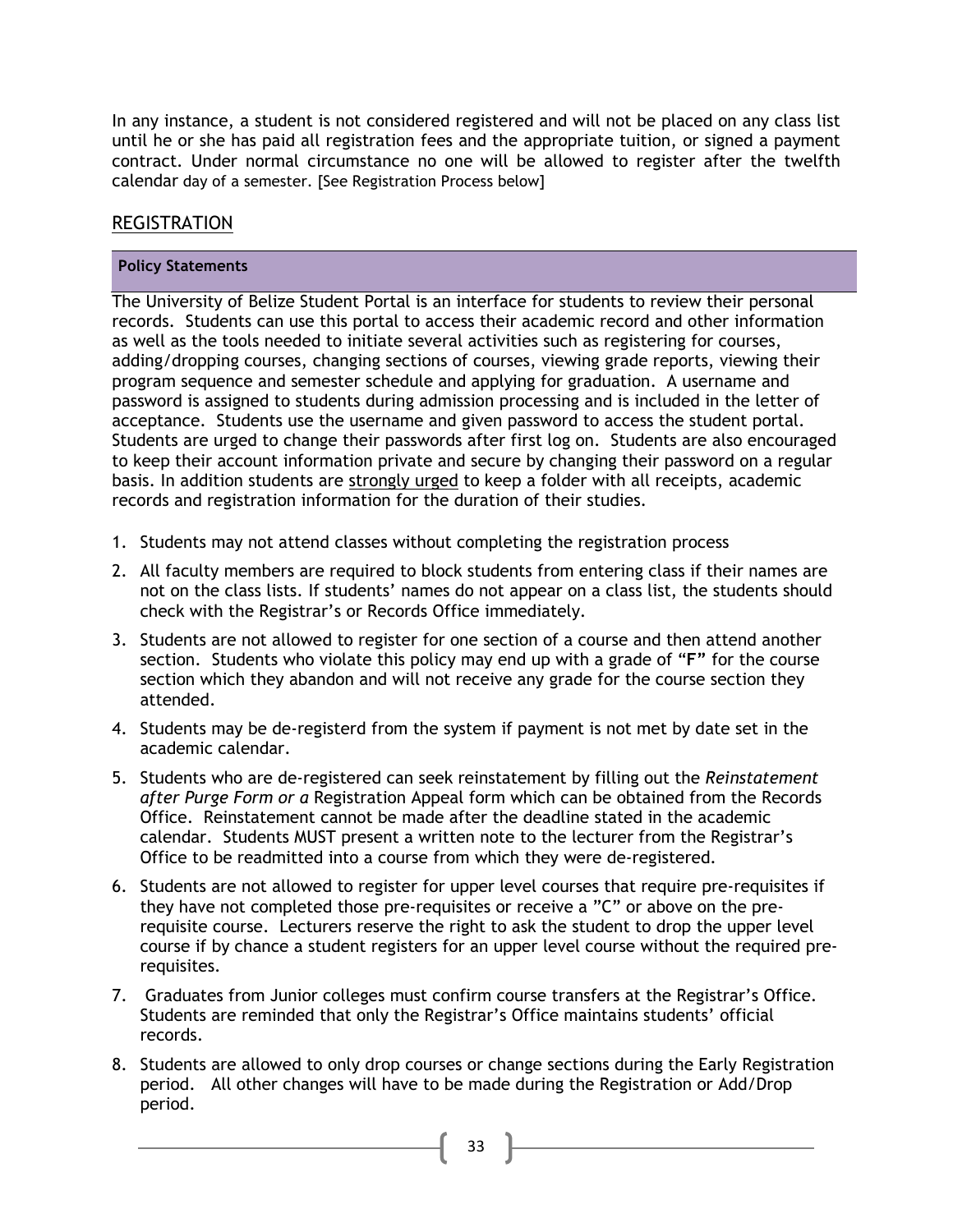- 9. Students must pay at least the minimum payment shown on the invoice to complete the registration process. The minimum payment is 40% of total invoice (tuition and fees).
- 10. Students must complete all tuition and fees payment to be allowed to take their final exams.
- 11. Students must check their UB email and student portal frequently for information and updated balance.

#### **Procedures and Responsibilities**

#### THE REGISTRATION PROCESS

There are three steps in the Registration Process: Advising, Selecting courses and Developing a Schedule, and Making Payment

#### **STEP 1: ADVISING**

Registration for an upcoming semester starts with Advising in the previous semester. Students first consult with their advisor, who is assigned by their respective faculty, to determine the courses that they should take in the coming semester. Students who intend to change from one program to another MUST meet with their advisors to discuss the process and to receive guidance on how to proceed; they are required to fill out the Program Change Application Form by the announced deadline and in accordance with the program change policy. This policy is available in the Records Office and on the UB website.

#### **STEP 2: DEVELOPING A SCHEDULE**

**Using information from the advising session, students can log onto Xenegrade via the Student Portal at [www.ub.edu.bz](http://www.ub.edu.bz/) and enter the courses they have selected with their advisors. Students are able to view only those courses specifically structured for their program. If students need to take courses that are outside of their program requirements or courses that are Open Electives they must see the department Chair for the program in which they are enrolled or the Dean of their Faculty for assistance in entering those courses. Students are not guaranteed a space in any of these classes until they have made payment by the dates announced in the Academic Calendar and posted on the university website.** 

#### **Step 3: PAYMENT (Completion of the Registration Process)**

#### a) Self-Pay

To complete the Registration process students must pay for the courses they have selected. Once they are satisfied with the selection of classes, students can print their invoices. To complete the registration process, students can also pay online through one of the three banks (Atlantic, Belize, Scotia), or they can take the invoice to participating banks (Atlantic, Belize, Scotia) to pay tuition and fees at the counter. When paying at the Banks, students should take their IDs (or provide their ID number and name exactly as it is in the Student Records System) to ensure that the funds are lodged in the correct accounts.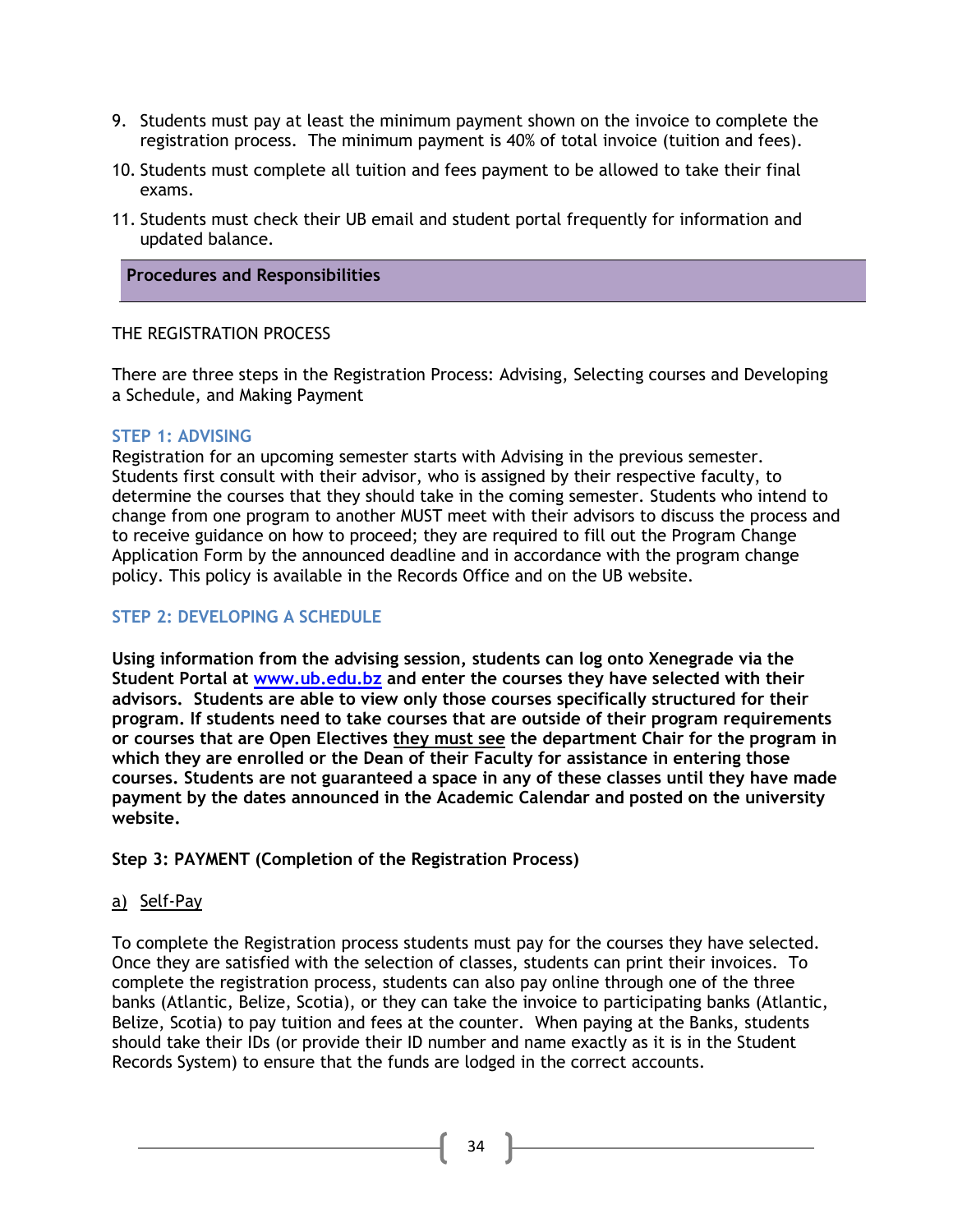Students MUST PAY total invoice or at least 40% of total invoice at registration and sign a payment plan for remainder. The payment plan allows for remaining 60% be paid in installments. The total sum becomes payable on the Friday of week ten of the semester. The minimum payment (which is 40% of total invoice) is shown on the invoice. If the minimum amount is not paid, students will not be considered registered. Students who do not pay during the Registration Period may be removed (de-registered) from all their selected classes. All students who complete payment within the specified dates indicated on the invoice will be considered to be properly registered and will be guaranteed spaces in all the classes for which they registered.

Students who cannot afford at least minimum payment at the time of registration cannot use this excuse to register after the late registration period. Such students must visit the Accounts Supervisor in the Accounts Receivable Department before or during registration to seek a payment contract that allows them to register.

#### b) Students with Scholarships or grants

Student attending UB on scholarships or grants must go through Steps 1 and Step 2 of the registration process. To compete Step 3 of the registration process, students on scholarship MUST visit the Accounts Receivable Office and present a copy of the letter from their sponsor to ensure that the Accounts Office authorizes their scholarship and issues a bill to their sponsors. If the tuition and fees from a sponsor is less than the tuition and fees for the semester, students are responsible for paying the balance. Students will need to visit the Accounts Office to confirm their registration if they are on full scholarship. If the scholarship donor reneges the student is liable for all unpaid balances.

#### c) Students with Credit balances.

Student with a credit balance must go through Steps 1 and Step 2. To complete Step 3 they MUST go to the Accounts Receivable Office to confirm their balance. Students must pay any difference between their credit balance and the amount owed for the semester.

#### REGISTRATION PERIODS

#### **EARLY REGISTRATION:**

- 1. Current students are given the option of selecting their schedule early—in April for the Summer Semester sessions, and November for the Semester 2 session. This option is generally available after grades have been posted and students can review their academic standing. If a student is planning to change program for an upcoming semester s/he cannot utilize the early registration option.
- 2. Students who register early must make payment within the specified dates. Students can make payment in full or pay the minimum which is indicated on the student's Invoice.
- 3. Students who fail to complete their Early Registration by making payment during the specified dates may have their courses removed from the system. If this happens they will have to wait for the regular registration period to select their courses again. During the regular registration session they MUST do the following: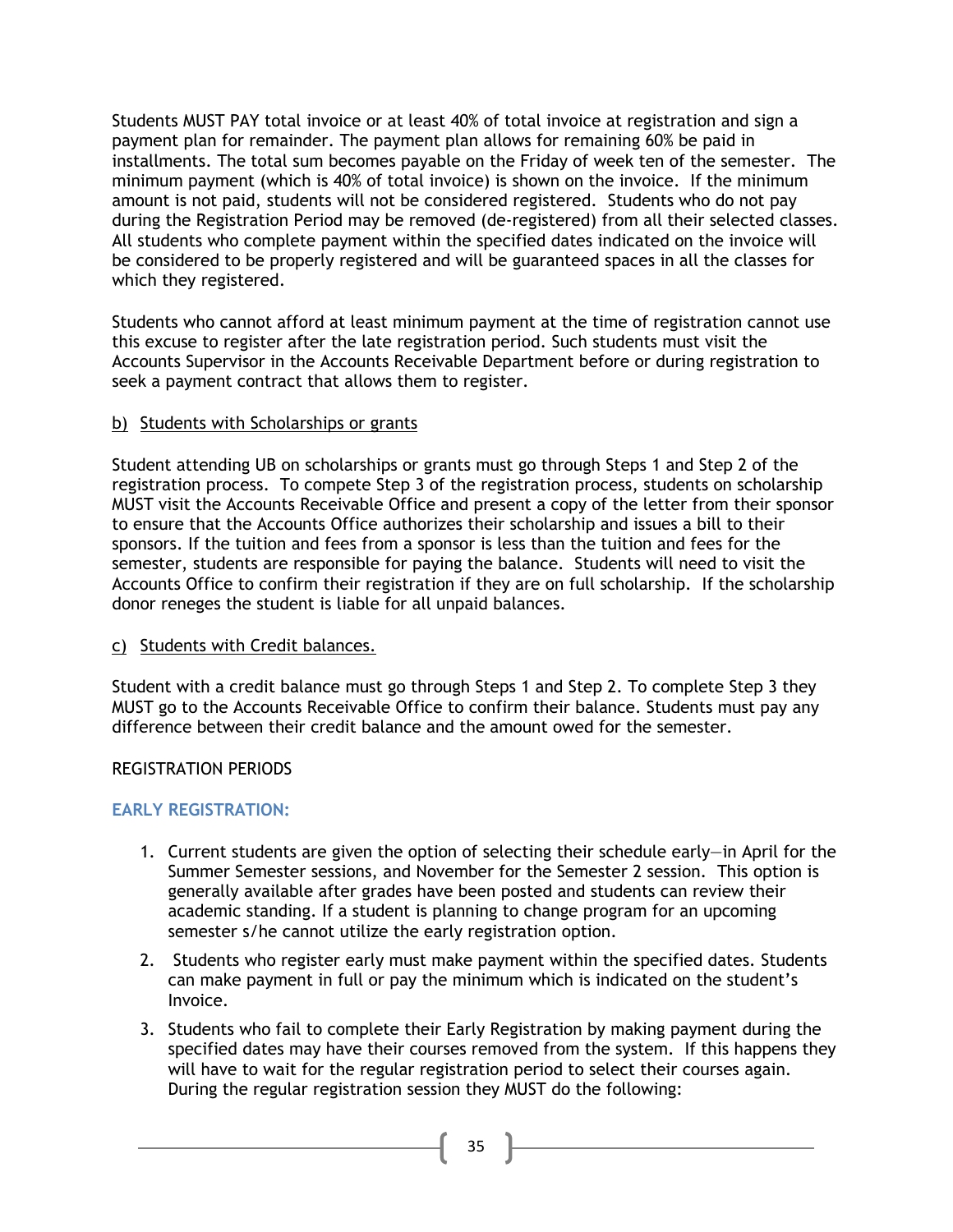- a. Re-enter their courses based on spaces available at the time.
- b. Print the Invoice
- c. Make payment at Atlantic, Belize Bank or Scotia Bank within the specified payment dates.
- d. Students on scholarship or grants and students who have credit balances MUST follow the procedures outlined in STEP 3 (b) or (c) of the Payment procedures.

#### **LATE REGISTRATION**

Late registration is defined as the period from the first to the twelfth calendar day of the regular semester—Semester 1 or 2 or the second day of the third week of classes. Students who register late must pay a late registration fee. Students are expressly warned that failure to register during the specified deadline shall prevent them from attending classes for the semester in question. Students must pay their registration costs and must do so during the time specified in order to guarantee a space in their desired classes. Students must also remove unwanted classes from registration prior to the end of late registration so that they are not bill for these courses. Students may be de-registered from system if no payment is received during the dates specified in the Academic Calendar.

Under normal circumstance no one will be allowed to register after the fifteenth calendar day of a semester. However, if extenuating circumstances prevented a student from registering, s/he can fill out and submit the Waiver of University Policy Form with accompanying documentation.

Faculty members should not allow students who are not on their final class list to attend classes. If students' names do not appear on the final class list, the students should check with the Registrar's or Records Office immediately. The final class list is available on the sixteenth calendar day of the semester (the day after Drop/Add) via Quicktools.

Late registration fee will be assessed if courses are enter late or student did not met minimum payment on invoice.

#### <span id="page-35-0"></span>REPEATING A COURSE

#### **Policy Statement**

Students may repeat any course up to four times or as determined by his/her faculty. If a course is repeated, all grades remain on the student's record. The highest grade will be used to compute the student's grade point average. To repeat a course students go through the regular registration process.

If a new course is approved by the Dean as equivalent to a previous course, then the grade received in the new course can be used in place of the old grade on the previous course as a repeat. When a student registers for a new course that has been determined to be equivalent to a previous course, the Dean of the faculty in question submits documentation of this equivalence to the Registrar. The grade on the new course will be treated as a repeat course.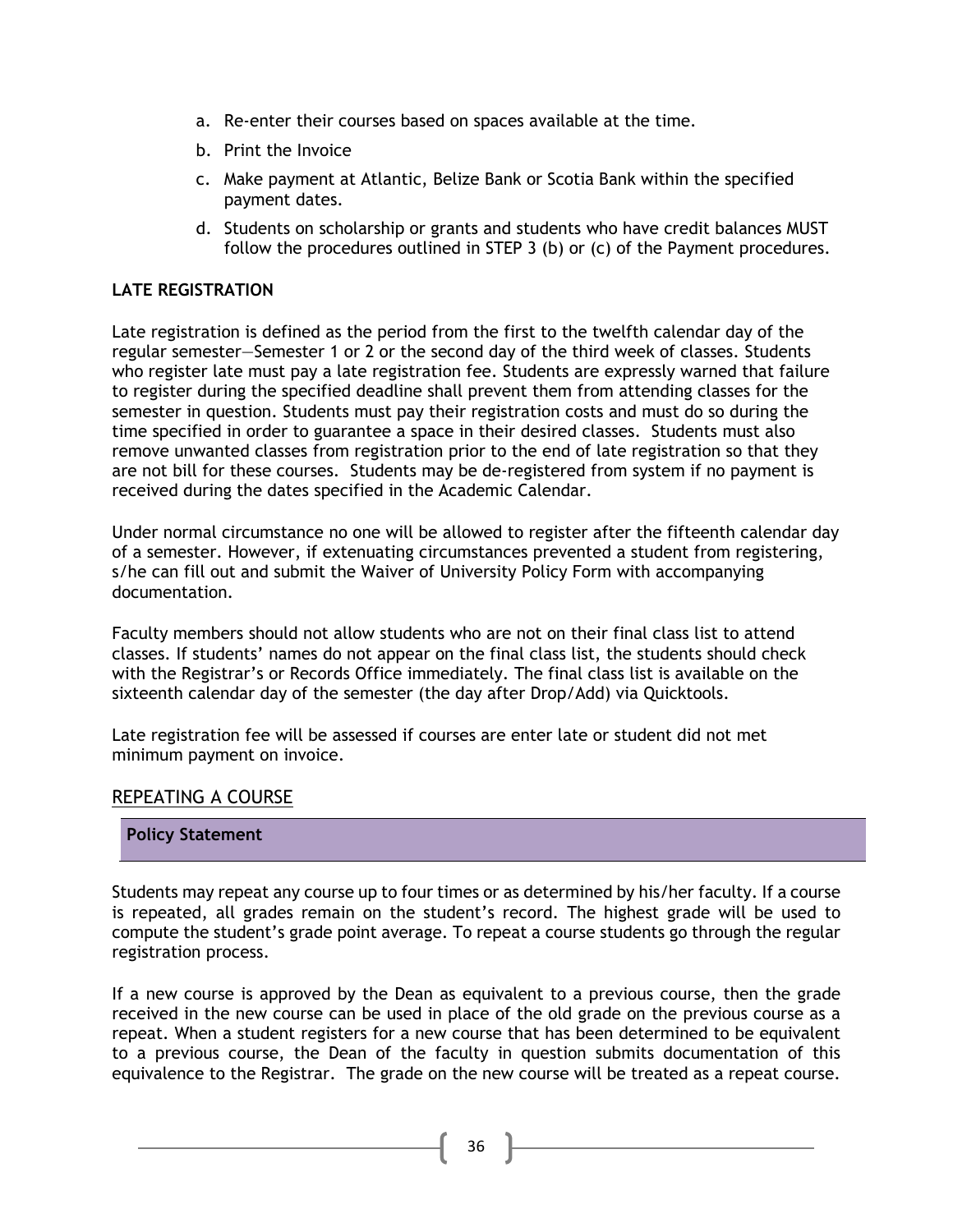#### <span id="page-36-0"></span>RESIDENCY REQUIREMENTS

#### **Policy Statement**

Students transferring into the University of Belize to complete an Associate Degree Program must enroll in at least two regular semesters of studies at UB and take a minimum of 50% of their academic program's professional core at UB to qualify for a UB degree. Students transferring into the University of Belize to complete a Bachelor Degree Program must enroll in at least two academic years of full time studies at UB and take a minimum of 50% of their academic program's professional core at UB to qualify for a UB degree.

#### <span id="page-36-1"></span>**RESIGNATION**

**Policy Statement**

Students may choose to terminate their enrollment by resigning from the University for the semester. Resigning from the University cancels all registration for that given semester except for challenged courses and completed paralegal courses. Students may re-enter the University within two semesters (not including the summer semester) without having to re-apply for admission.

**Definitions**

To resign is to terminate enrollment in all courses for the semester.

#### **Procedures and Responsibilities**

- **1.** Students resign for semester from the University by completing the appropriate form available in the Records Office.
- **2.** Students who wish to resign but do not follow the appropriate procedures for resignation may receive F's for courses that they added.
- **3.** Resignation will only be sign by Accounts personnel for process, if full payment was made for semester.
- **4.** Resignation will not be accepted after the last day of classes on the academic calendar.

### **S**

#### <span id="page-36-2"></span>SEMESTER OFF

Students who wish to take a break in their studies may apply to take a semester off. Student must submit a completed Semester-Off Form to the Records Office.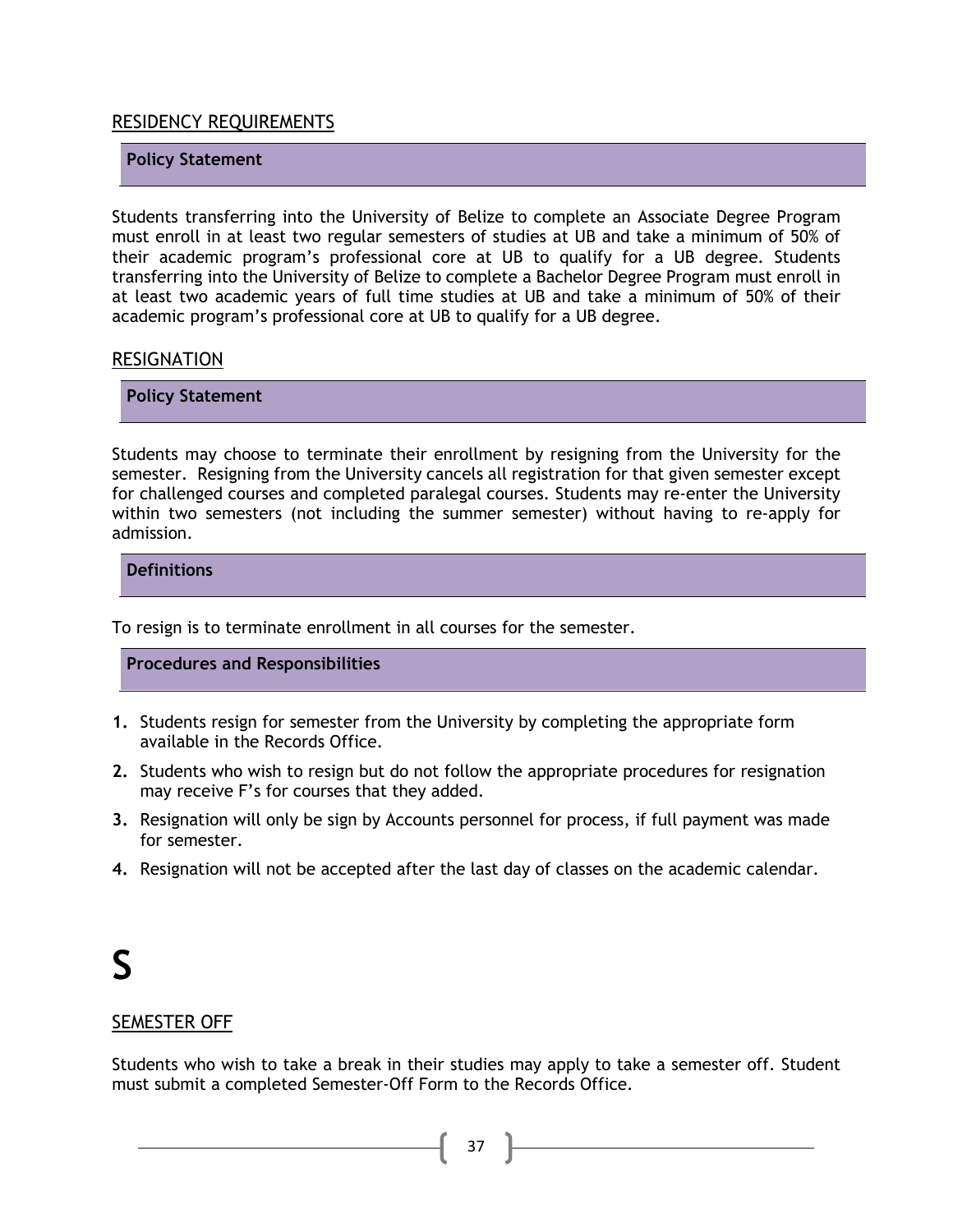# **T**

#### <span id="page-37-0"></span>TRANSCRIPTS

#### **Policy Statement**

Official records of students' academic performances at the University of Belize are available in the Registrar's Office or Records Offices in the satellite campuses. Updated transcripts are available one week after the calendared date for grades to be submitted. Official transcripts cost \$20.00 each and can be mailed locally or internationally. A transcript can be picked up immediately after payment is received at the Accounts Department. Requests for transcripts for studies done before 2000 from the Bliss School of Nursing, Belize Teachers' College, the Belize Technical College and the Belize College of Agriculture, may take as much as one week to be prepared from the pre-amalgamation archives.

#### **Procedures and Responsibilities**

- 1. To obtain a transcript a student fills out a transcript request form in the records office and then pays the cost in the accounts office.
- 2. Official transcripts are sealed and stamped official. Transcripts delivered directly to students in an open envelope will be labeled student copy and are unofficial.
- 3. Scholarship students are required to sign a waiver form available in the Records Office to allow the University to release their grades to their sponsors.

#### <span id="page-37-1"></span>TRANSIENT STUDENT POLICY

#### **Policy Statement**

For the purpose of self-enrichment, members of the public not enrolled in any of UB's programs may take courses at UB as transient students. Transient students can enroll for a maximum of nine credits per semester. A maximum of fifteen credits taken as a transient student can be transferred to a UB program. Transient students can enroll into any course for which they have the required prerequisites or with the approval of the Dean of the Faculty that offers the course for which they intend to register. Transient students pay the university's full registration fees and pay a tuition rate of \$90.00 per credit hour. Transient students cannot vote in student elections. Registration of transient students is dependent on space availability. Transient students are required to comply with all policies of the university. In no way should the transient status be interpreted as admission to a UB program.

- 1. Student meets with department chair for confirmation of courses to take.
- 2. Student visit Records Office on last day of registration for input of courses.
- 3. Schedule and invoice is printed and issue to student for payment at the bank.